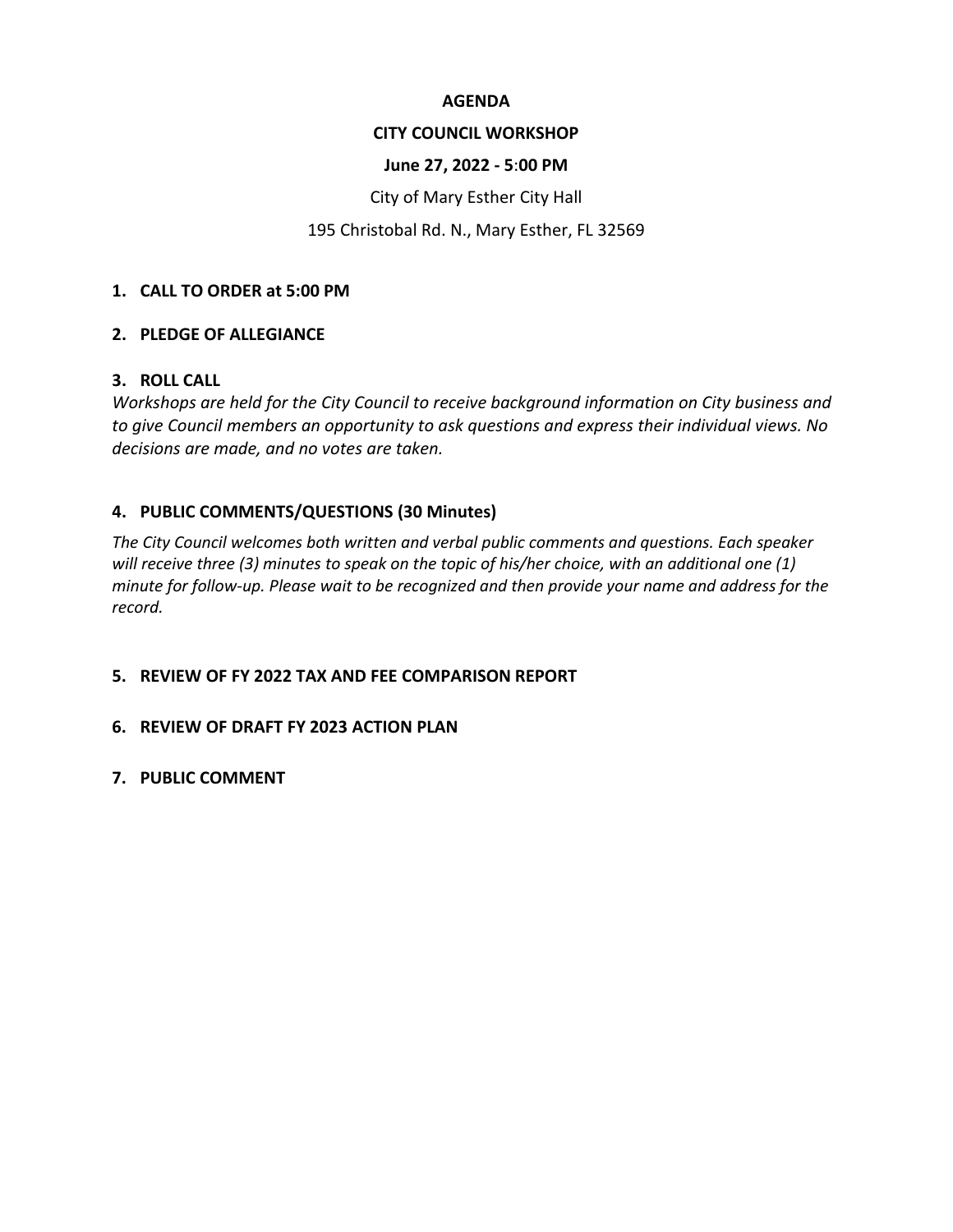Agenda Item 5



## **Tax and Fee Comparison Report**

# **For Residential Property**

### **Fiscal Year 2022**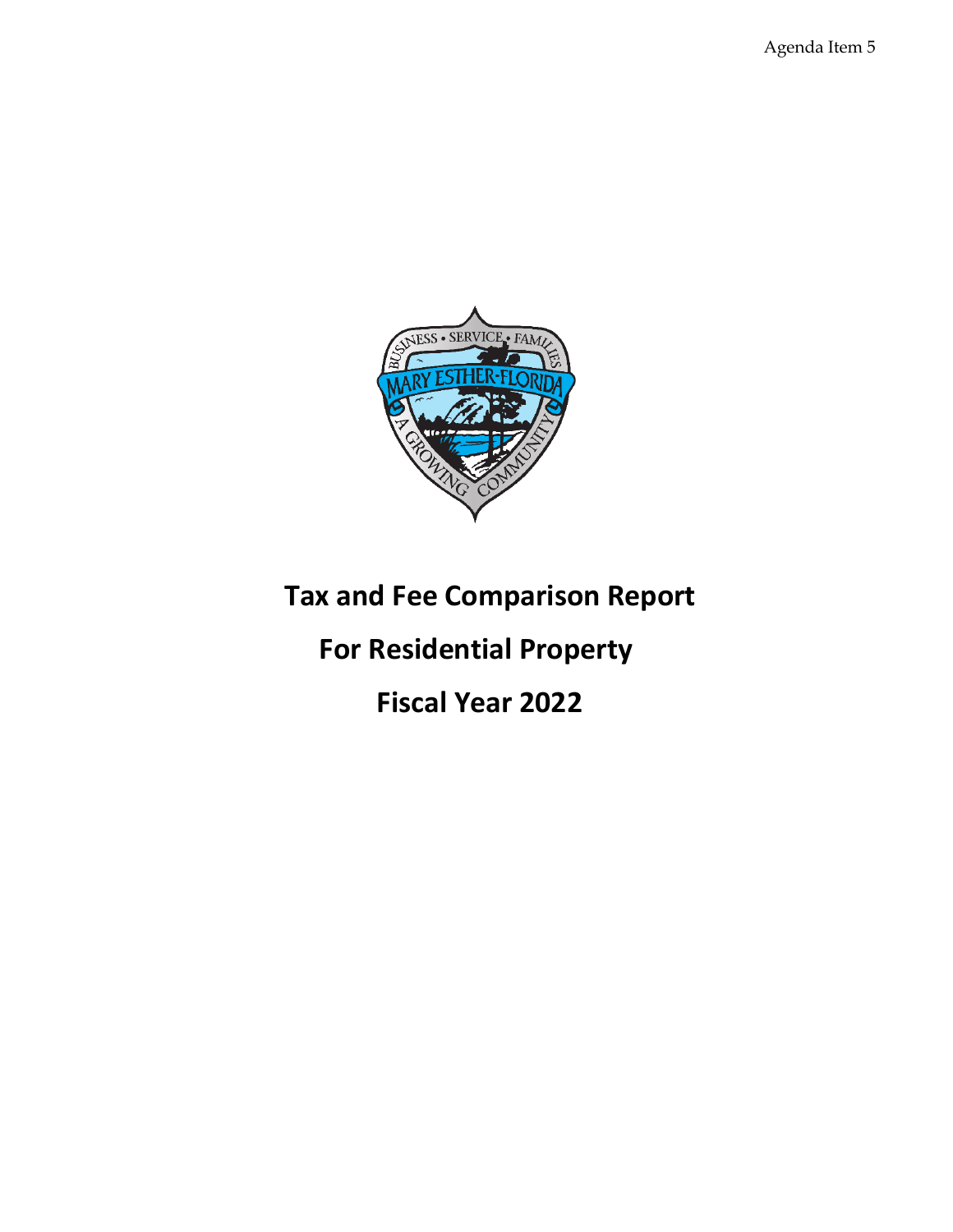#### **Property Taxes**

#### Assessed Values

The Florida Constitution requires the County Property Appraiser to assess property based on its market value. A simple definition of market value is the typical price a willing buyer would pay to a willing seller. To estimate market value, the property appraiser's office uses the 3 traditional approaches to value: Cost Approach, Market Approach and Income Approach.

- 1. Market Approach The estimated value is based on comparable sales.
- 2. Cost Approach The estimated value is based on how much it would cost today to build a replacement structure on a parcel. If the property is not new, the appraiser must estimate how much value the building has lost over time (depreciation). The appraiser must also estimate the value of the land - without buildings or any improvements.
- 3. Income Approach The estimated value requires a study of how much revenue the property would generate if it were rented. The appraiser must consider operating expenses, taxes, insurance, maintenance costs, and the return or profit most people could expect on the specific type of property.

#### Tax Rates

A property tax bill includes charges for all taxing authorities associated with the property's location. For example, it would include the municipality, school district, county, and any applicable special service districts such as include a fire district, water authority, park improvements, or even a special assessment.

A property within the City of Mary Esther would incur a total tax of \$14.8293 per \$1,000 of that property's assessed value. The City's portion of that total tax and designated for general city services is only \$5.0261 per \$1,000 of the property's assessed value. The tax rate has remained unchanged since 2019.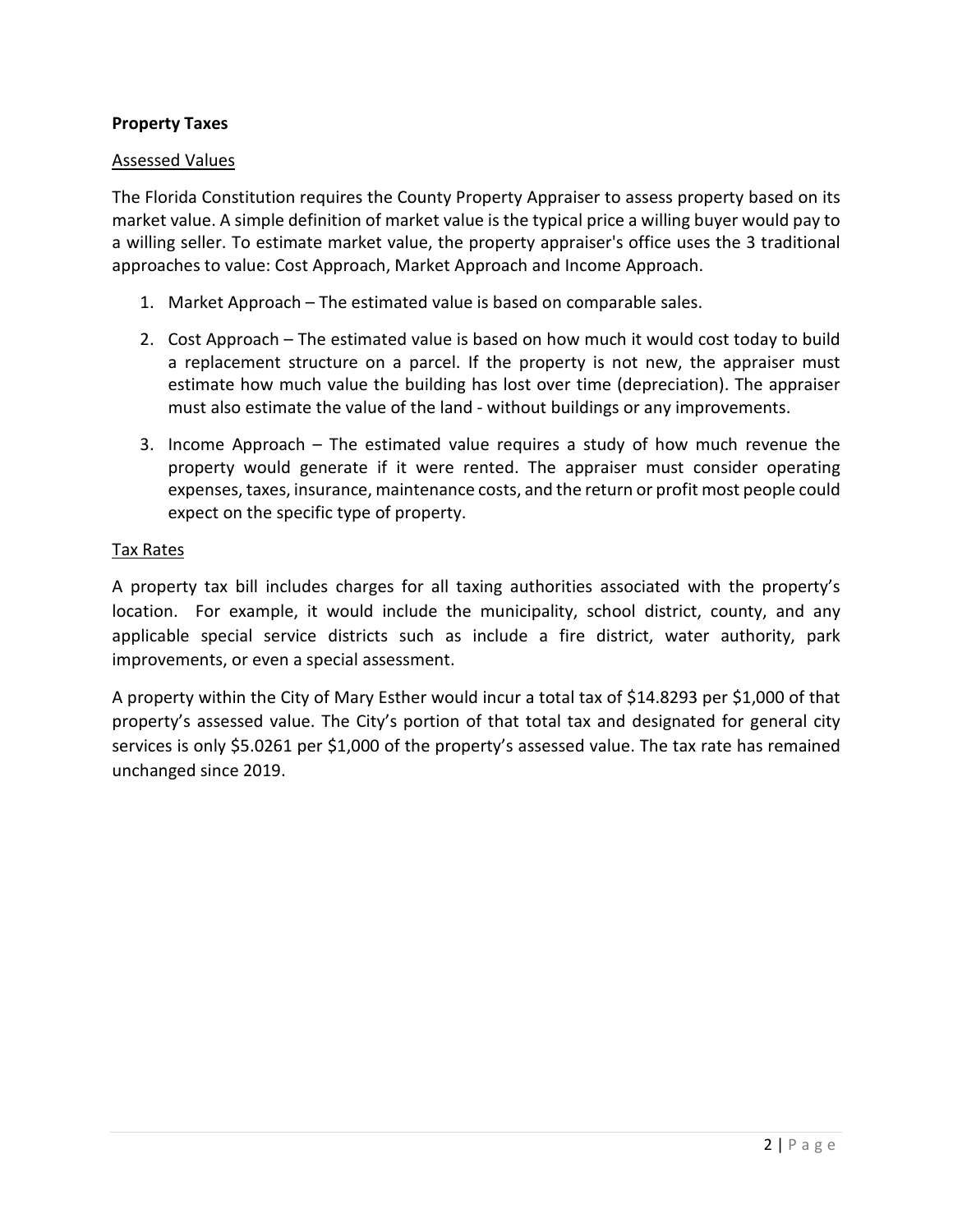#### **Property Tax Rate Comparison by Municipality within Okaloosa County**

The chart below shows the property tax rate for each municipality within Okaloosa County. Crestview has the highest combined tax rate at 16.7498, while Destin has the lowest at 12.4182. Mary Esther has a tax rate that is near the median, 0.3032 lower than Fort Walton Beach and 0.0021 higher than Valparaiso.



- (1) City includes city property taxes.
- (2) County includes county property taxes.
- (3) School includes local school district property taxes.
- (4) Water includes NW Florida Water Management District property taxes.
- (5) Fire includes independent fire district property taxes.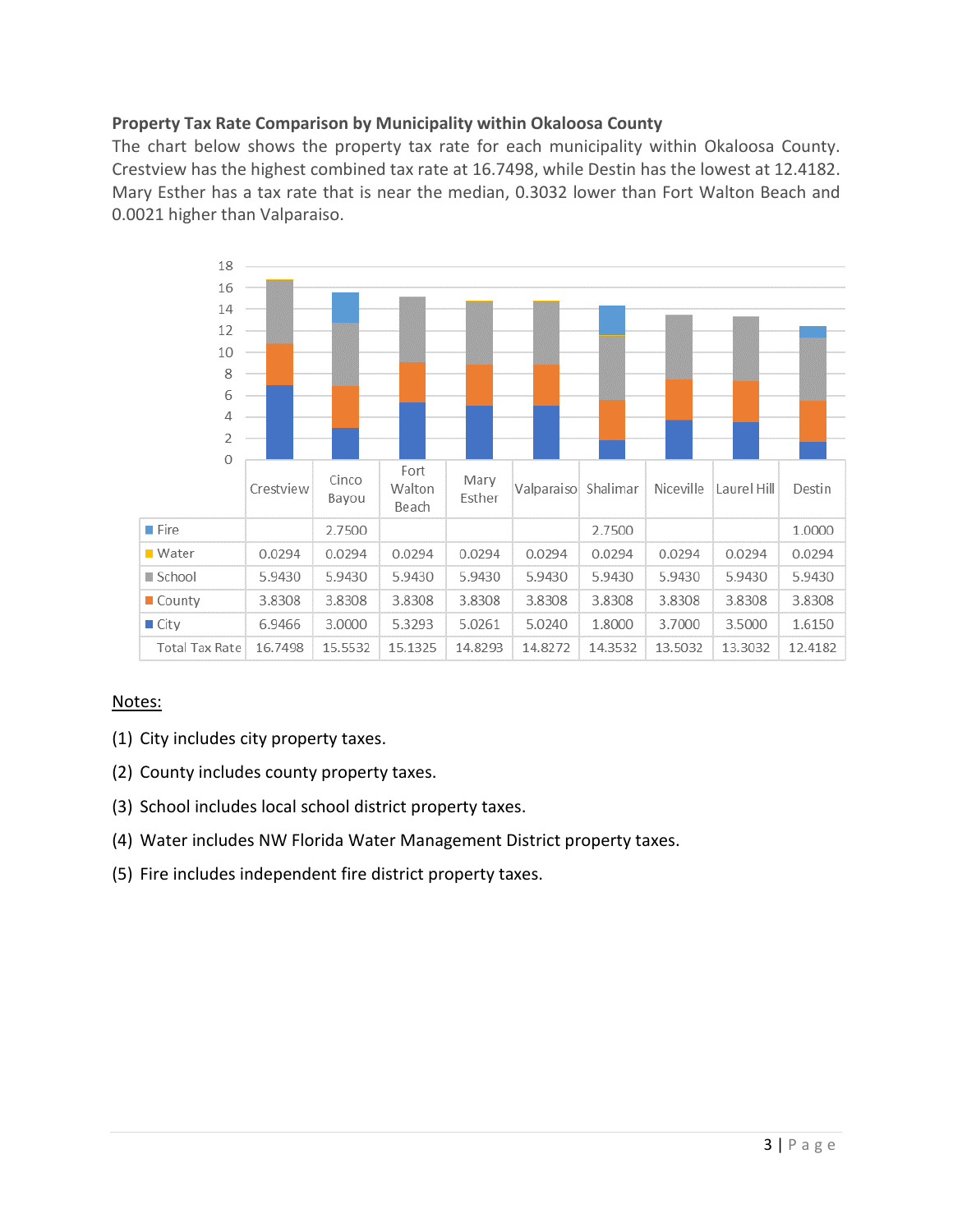The table below shows the annual property tax bill for a residential property with an assessed value of \$250,000. With this example, the City of Crestview would have the highest property tax bill at \$4,187.45 and Destin would have the lowest at \$3,104.55. Mary Esther is near the median at \$3,707.33, \$75.80 less than Fort Walton Beach and \$0.53 higher than Valparaiso.

| Municipality             |    | <b>City</b> |    | <b>County</b> | <b>School</b> |              | <b>Water</b>      |     | <b>Fire</b>              |     | <b>Total Tax</b> |
|--------------------------|----|-------------|----|---------------|---------------|--------------|-------------------|-----|--------------------------|-----|------------------|
| <b>Crestview</b>         |    | \$1,736.65  | S  | 957.70        | \$1,485.75    | S            | 7.35              | -Ś  | $\overline{\phantom{a}}$ |     | 4,187.45         |
| <b>Cinco Bayou</b>       | S  | 750.00      | Ś  | 957.70        | \$1,485.75    | \$           | 7.35              | \$  | 687.50                   | -\$ | 3,888.30         |
| <b>Fort Walton Beach</b> |    | \$1,332.33  | S  | 957.70        | \$1,485.75    | $\mathsf{S}$ | 7.35              |     |                          |     | 3,783.13         |
| <b>Mary Esther</b>       |    | \$1,256.53  | S. | 957.70        | \$1,485.75    | Ś.           | 7.35              | - S | $\overline{\phantom{0}}$ | Ś   | 3,707.33         |
| Valparaiso               |    | \$1,256.00  | Ś  | 957.70        | \$1,485.75    | \$           | 7.35 <sub>5</sub> |     | $\qquad \qquad -$        | Ś   | 3,706.80         |
| Shalimar                 | Ś  | 450.00      | Ŝ. | 957.70        | \$1,485.75    | \$           | 7.35              | Ŝ.  | 687.50                   | -S  | 3,588.30         |
| <b>Niceville</b>         | Ś  | 925.00      | Ŝ. | 957.70        | \$1,485.75    | Ś            | 7.35              |     |                          |     | 3,375.80         |
| <b>Laurel Hill</b>       | Š. | 875.00      | S  | 957.70        | \$1,485.75    | \$           | 7.35              | -S  | $\overline{\phantom{a}}$ |     | 3,325.80         |
| <b>Destin</b>            | S  | 403.75      | Ŝ. | 957.70        | \$1,485.75    | \$           | 7.35              | Ś   | 250.00                   |     | 3,104.55         |

#### Notes:

(1) City includes city property taxes.

- (2) County includes county property taxes.
- (3) School includes local school district property taxes.
- (4) Water includes NW Florida Water Management District property taxes.
- (5) Fire includes independent fire district property taxes.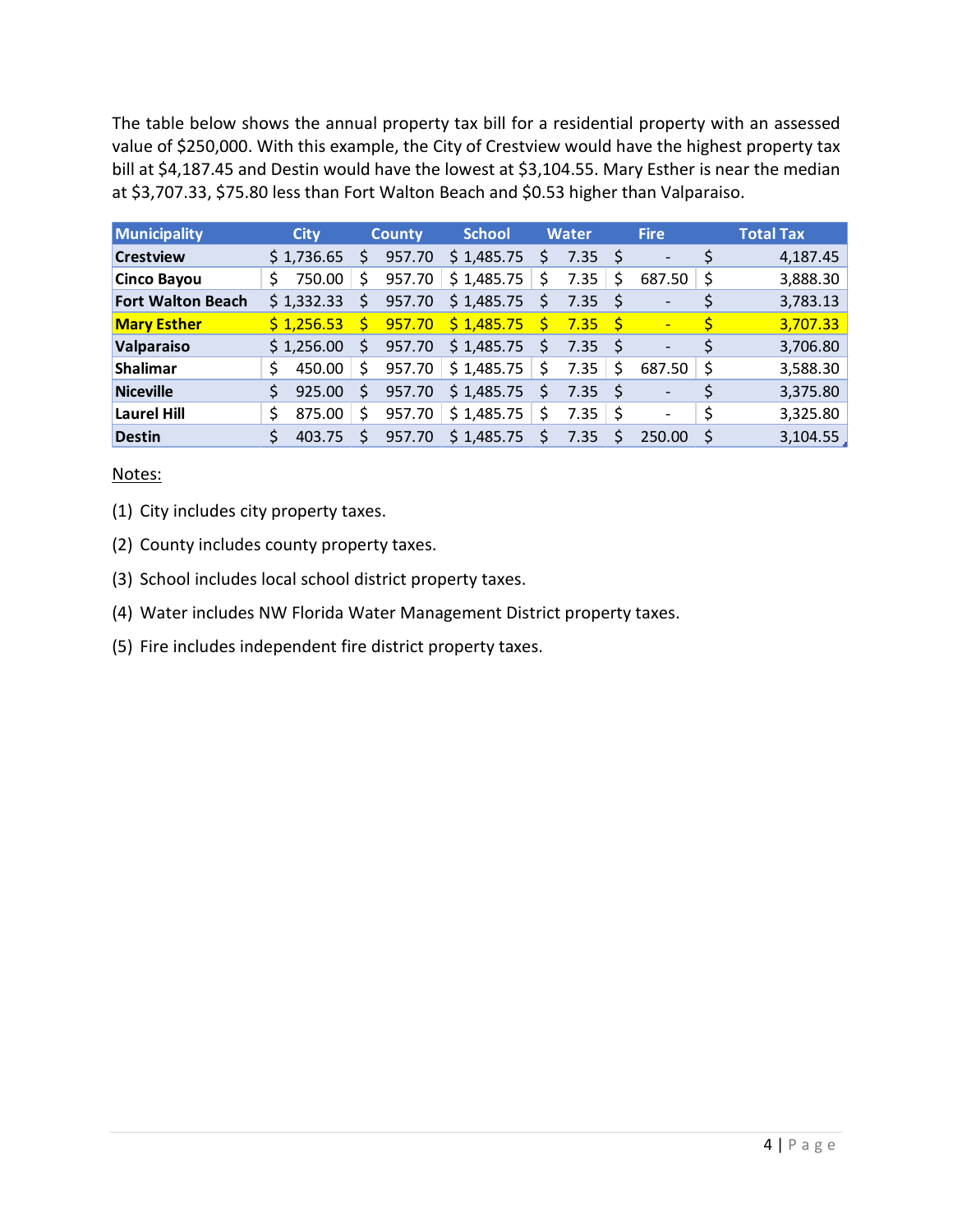#### **Utility Rate Comparison**

Water and sewer bills include a base charge ("Ready to Serve") and consumption charge on the monthly use of water and sewer services. The chart below compares monthly utility charges for residential accounts among municipalities within Okaloosa County assuming 4,000 gallons per month consumption.



- (1) Laurel Hill does not provide sewer services and was excluded.
- (2) Cinco Bayou did not provide information on all utilities and was excluded.
- (3) Mary Esther, Destin, Shalimar, and Valparaiso do not charge for stormwater services.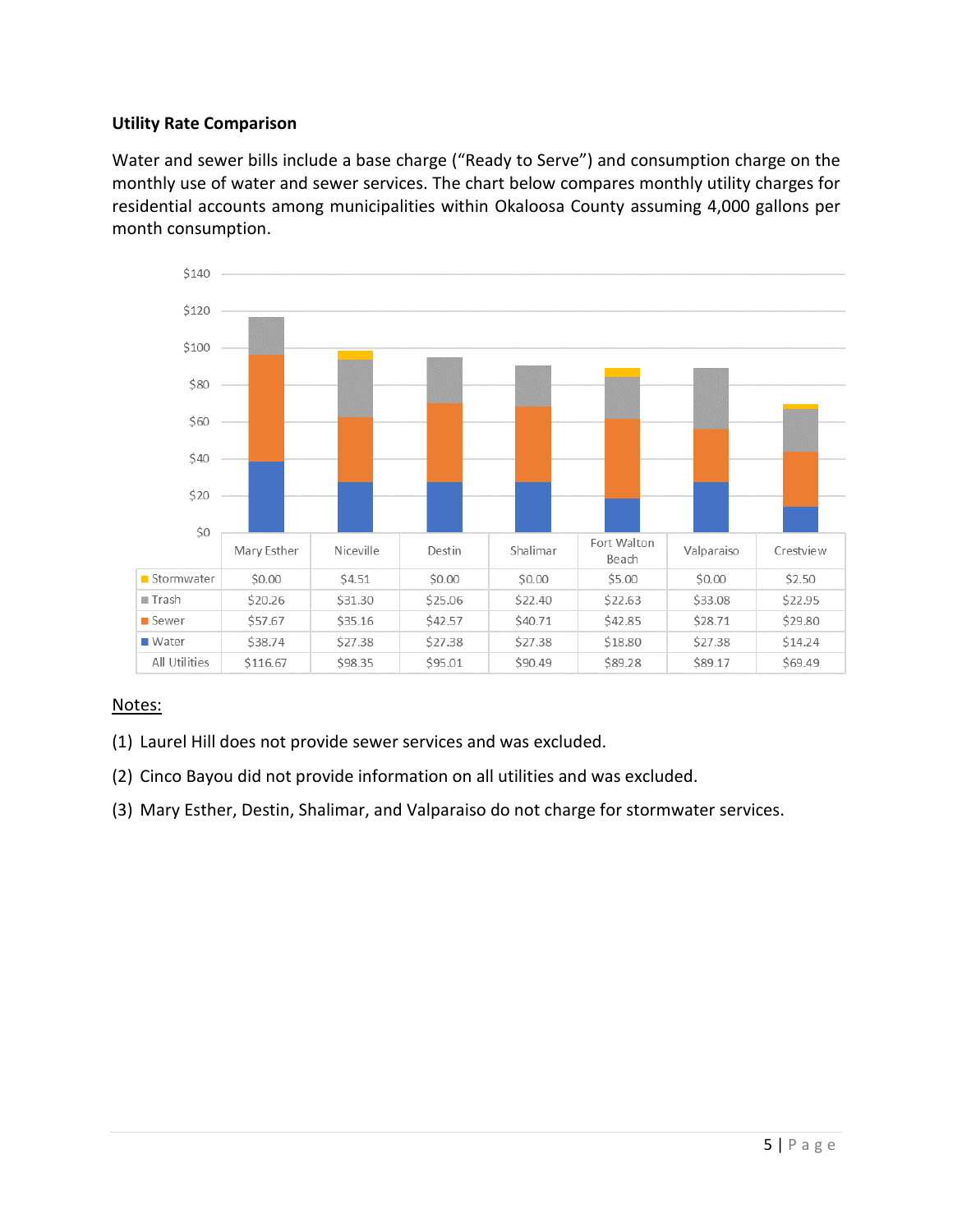#### **Total Annual Property Taxes and Utility Charges**

The chart and table below use the property tax bill, utility bill, and other fees to develop an annual cost of public services for a model residential property with an assessed real estate valuation of \$250,000 and water usage of 5,000 gallons per month.



- (1) Laurel Hill does not provide sewer services and was excluded.
- (2) Cinco Bayou did not provide information on all utilities and was excluded.
- (3) City includes city property taxes.
- (4) County includes county property taxes.
- (5) School includes local school district property taxes.
- (6) Water includes NW Florida Water Management District property taxes.
- (7) Fire includes fire district property taxes.
- (8) Utilities includes water, sewer, stormwater, and trash service fees.
- (9) Other Fees includes miscellaneous fees (i.e. fire assessment fee).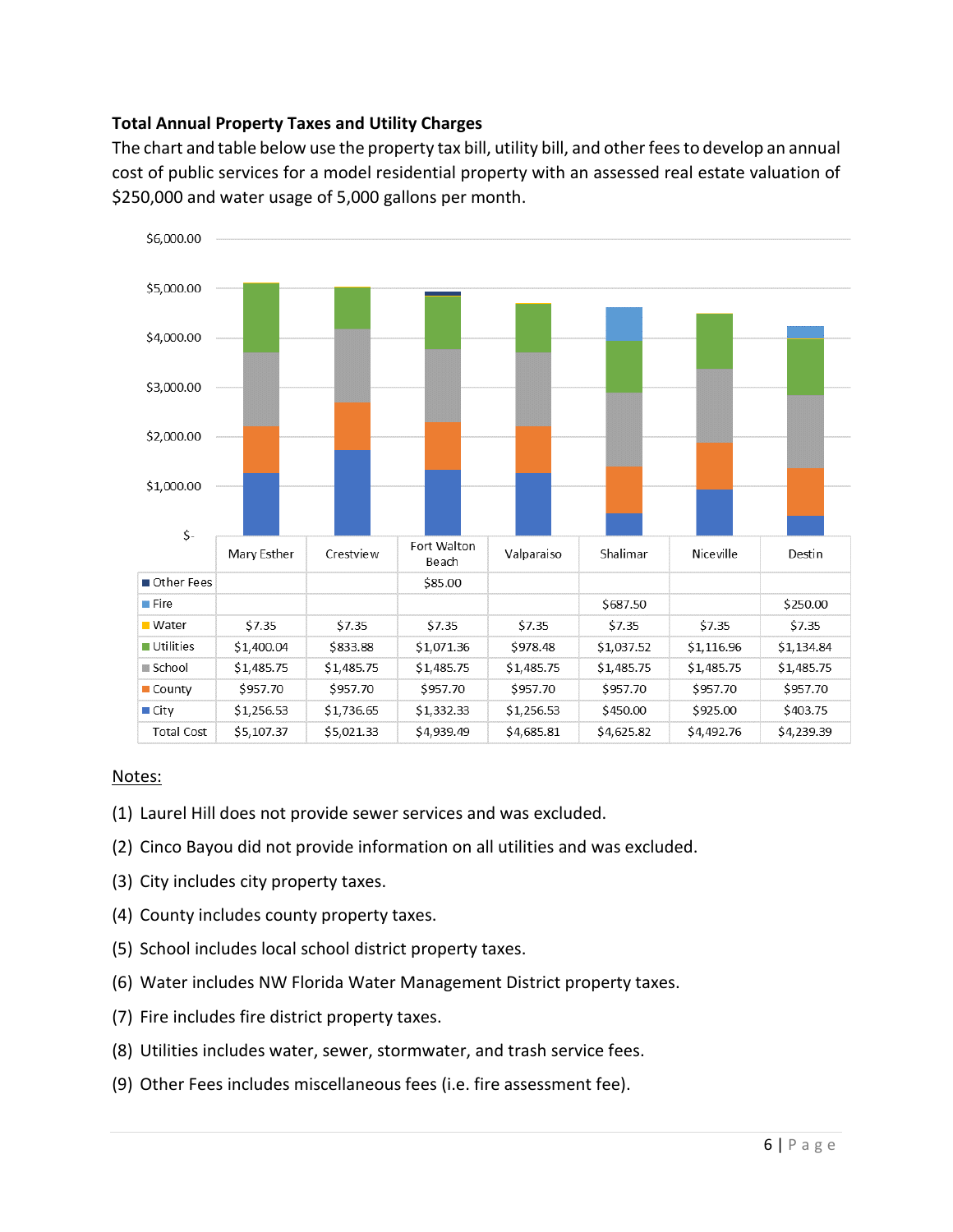#### **Recommendations**

The following section is intended to provide recommendations for each revenue source. It is important to note that this analysis did not consider criteria such as scope or quality of service. Rather, it was intended to provide the staff, Mayor, Council, and residents with a better understanding of where the City stands among its peers in the metropolitan area.

- (1) Property taxes are about average for our area. Any proposed increase in the property tax rate should be tied to an increase in the scope or level of service. Staff will approach future budget years with the assumption of maintaining the current tax rate.
- (2) Utility fees are higher than in surrounding municipalities. One major factor that determines rates is the level of past and planned capital investment. Utilities generally fall into one of three categories:
	- a. Defer investment to maintain low utility rates. Customers benefit short term.
	- b. Invest in scheduled maintenance and replacement. Customers benefit long-term with stable rates, typically near the median.
	- c. Lack of investment leads to costly repairs and replacement. Rates are increased significantly to cover replacement and preventative maintenance.

In 2019, the City of Mary Esther's Council adopted a multi-year rate schedule to invest in our infrastructure. The last rate adjustment was completed in October 2021. Continued investment will lower the lifecycle cost of infrastructure and eventually lead to rates closer to the median. Staff does not recommend an adjustment for FY 2023.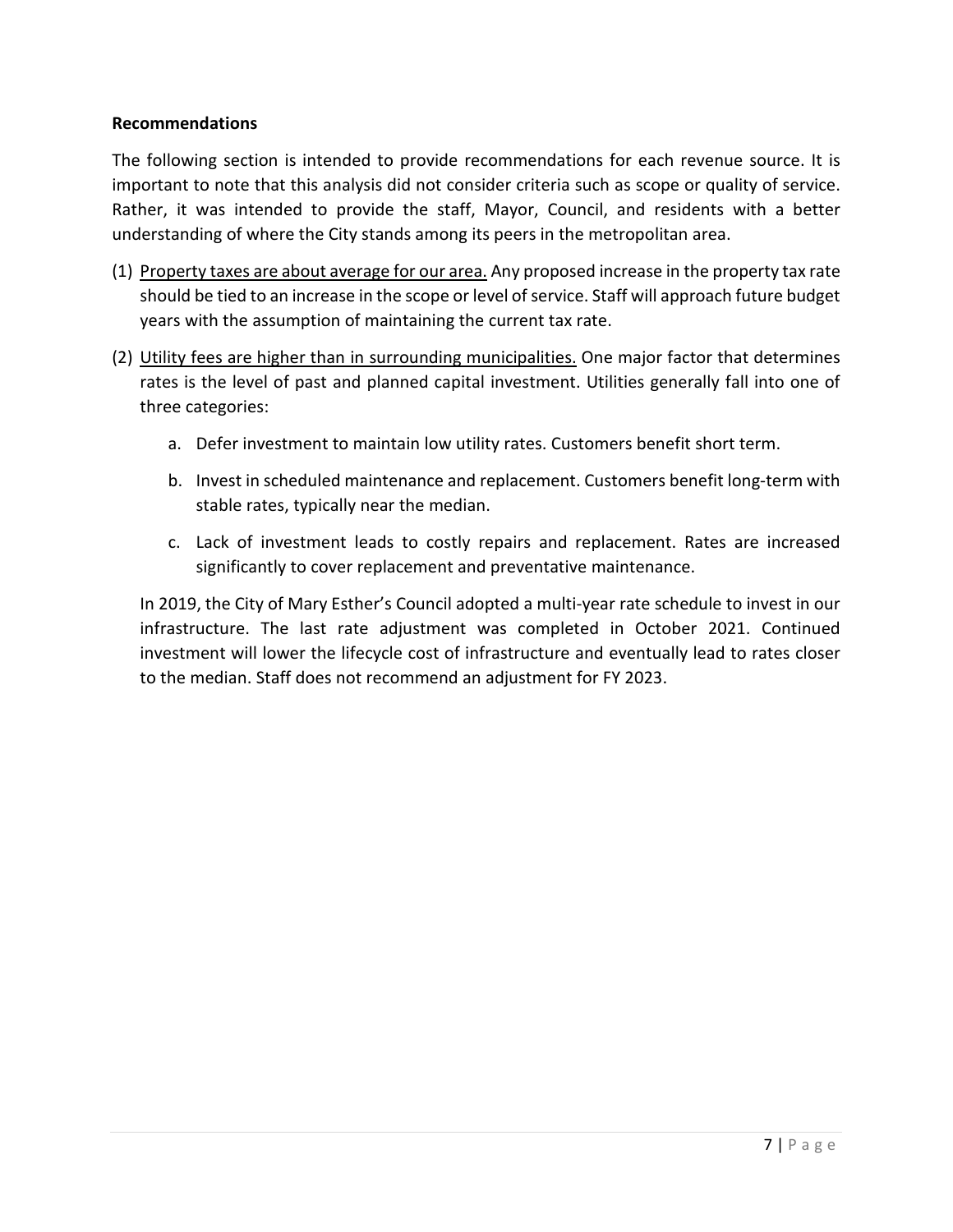

# **Tax and Fee Comparison Report**

## **For Commercial Property**

Fiscal Year 2022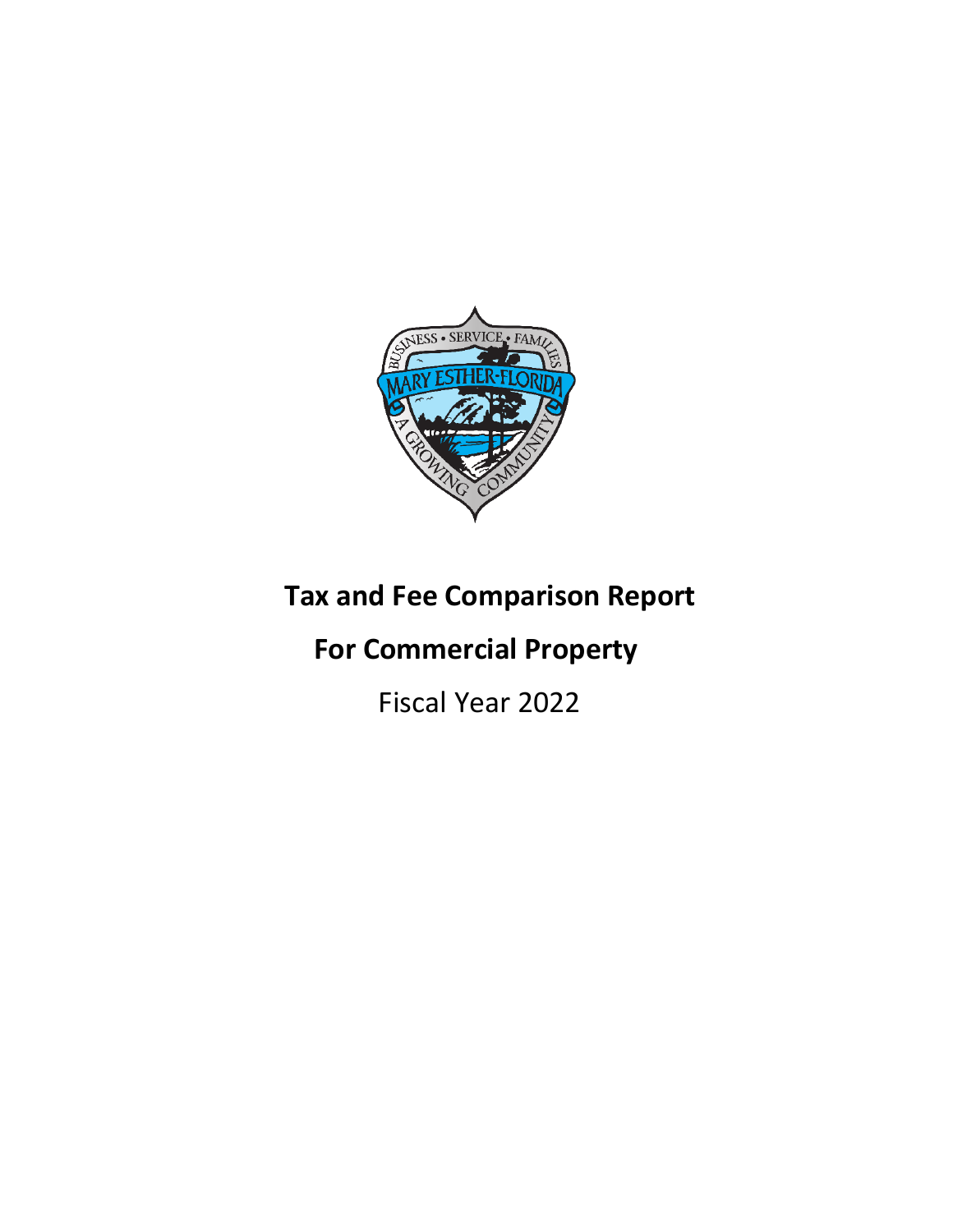#### **Property Taxes**

#### Assessed Values

The Florida Constitution requires the County Property Appraiser to assess property based on its market value. A simple definition of market value is the typical price a willing buyer would pay to a willing seller. To estimate market value, the property appraiser's office uses the 3 traditional approaches to value: Cost Approach, Market Approach and Income Approach.

- 1. Market Approach The estimated value is based on comparable sales.
- 2. Cost Approach The estimated value is based on how much it would cost today to build a replacement structure on a parcel. If the property is not new, the appraiser must estimate how much value the building has lost over time (depreciation). The appraiser must also estimate the value of the land - without buildings or any improvements.
- 3. Income Approach The estimated value requires a study of how much revenue the property would generate if it were rented. The appraiser must consider operating expenses, taxes, insurance, maintenance costs, and the return or profit most people could expect on the specific type of property.

#### Tax Rates

A property tax bill includes charges for all taxing authorities associated with the property's location. For example, it would include the municipality, school district, county, and any applicable special service districts such as include a fire district, water authority, park improvements, or even a special assessment.

A property within the City of Mary Esther would incur a total tax of \$14.8293 per \$1,000 of that property's assessed value. The City's portion of that total tax and designated for general city services is only \$5.0261 per \$1,000 of the property's assessed value. The tax rate has remained unchanged from 2019.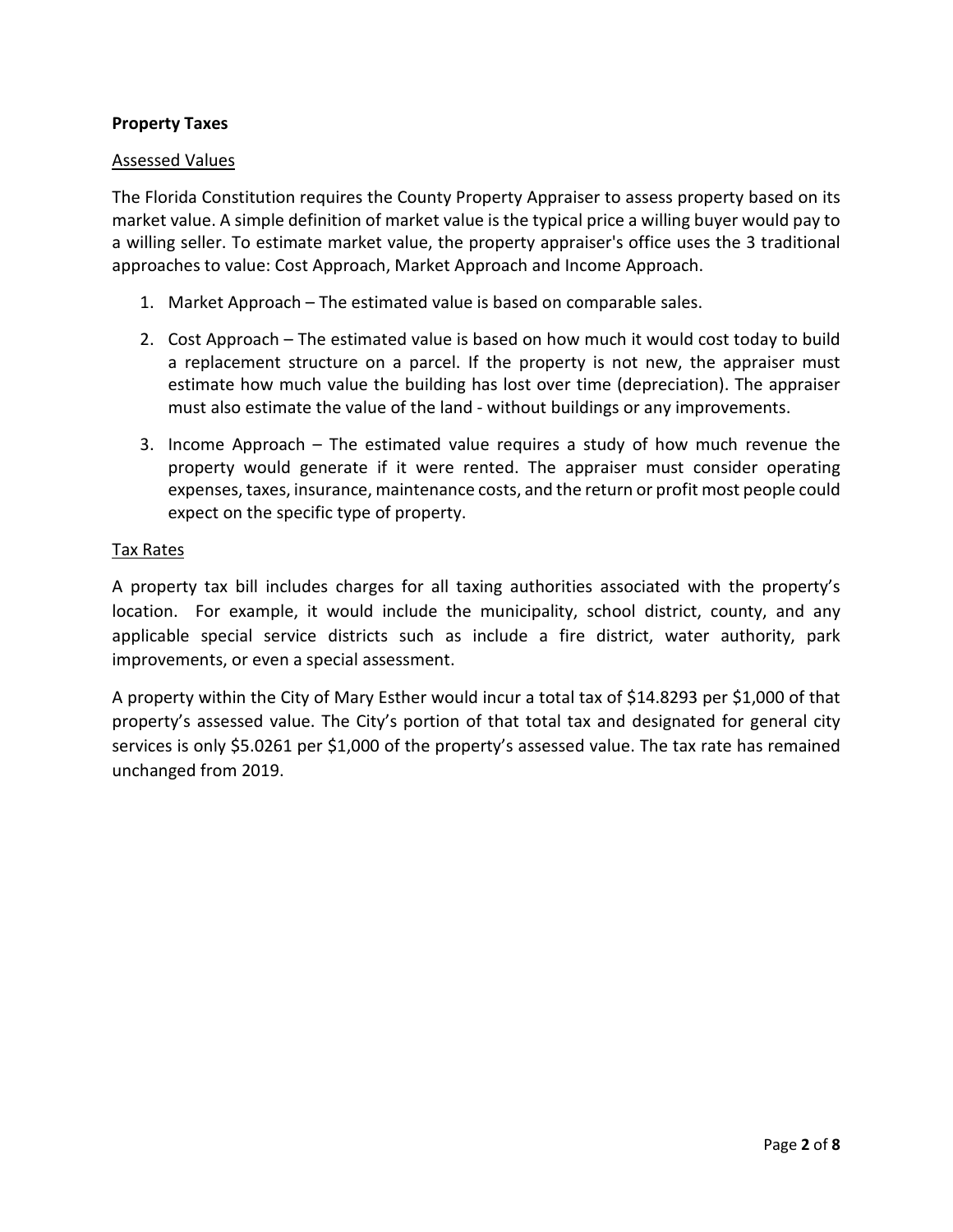#### **Property Tax Rate Comparison by Municipality within Okaloosa County**

The chart below shows the property tax rate for each municipality within Okaloosa County. Crestview has the highest combined tax rate at 16.7498, while Destin has the lowest at 12.4182. Mary Esther has a tax rate that is near the median, 0.3053 lower than Fort Walton Beach and 0.0021 higher than Valparaiso.



- (1) City includes city property taxes.
- (2) County includes county property taxes.
- (3) School includes local school district property taxes.
- (4) Water includes NW Florida Water Management District property taxes.
- (5) Fire includes independent fire district property taxes.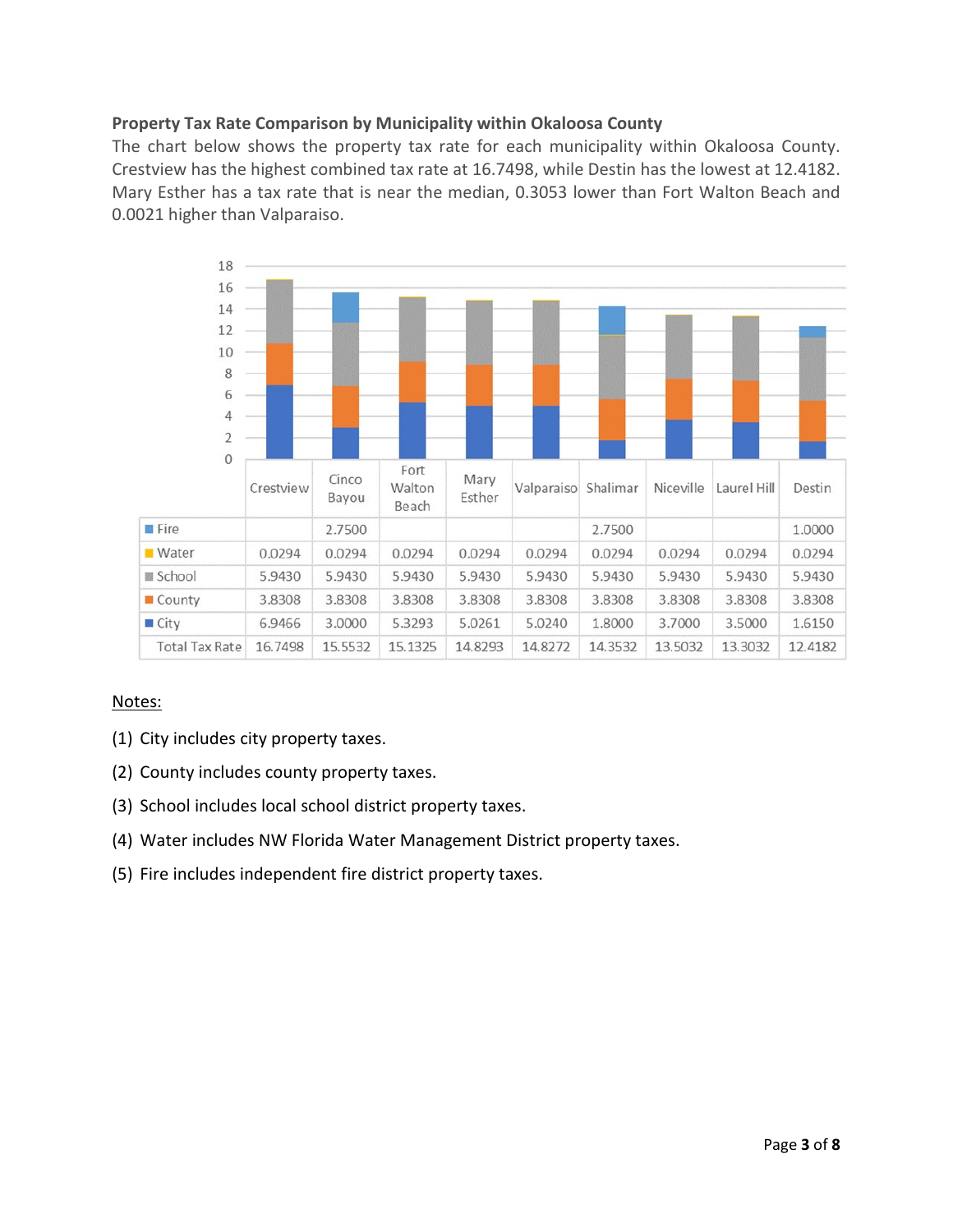The table below shows the annual property tax bill for a commercial property with an assessed value of \$500,000. With this example, the City of Crestview would have the highest property tax bill at \$8,374.90 and Destin would have the lowest at \$6,209.10. Mary Esther is near the median at \$7,414.65, \$151.60 less than Fort Walton Beach and \$1.05 higher than Valparaiso.

| Municipality             | <b>City</b> | <b>County</b> | <b>School</b> | <b>Water</b> | <b>Fire</b>                         |    | <b>Total Tax</b> |
|--------------------------|-------------|---------------|---------------|--------------|-------------------------------------|----|------------------|
| <b>Crestview</b>         | \$3,473.30  | \$1,915.40    | \$2,971.50    | \$14.70      | -S<br>$\overline{\phantom{0}}$      |    | 8,374.90         |
| <b>Cinco Bayou</b>       | \$1,500.00  | \$1,915.40    | \$2,971.50    | \$.<br>14.70 | \$1,375.00                          | Ŝ. | 7,776.60         |
| <b>Fort Walton Beach</b> | \$2,664.65  | \$1,915.40    | \$2,971.50    | \$14.70      | $\overline{\phantom{0}}$            | \$ | 7,566.25         |
| <b>Mary Esther</b>       | \$2,513.05  | \$1,915.40    | \$2,971.50    | $5 \t14.70$  | -S<br>$\overline{\phantom{0}}$      | Ś  | 7,414.65         |
| <b>Valparaiso</b>        | \$2,512.00  | \$1,915.40    | \$2,971.50    | \$14.70      | - S<br>$\qquad \qquad \blacksquare$ |    | 7,413.60         |
| Shalimar                 | 900.00<br>Ś | \$1,915.40    | \$2,971.50    | \$14.70      | \$1,375.00                          | -Ś | 7,176.60         |
| Niceville                | \$1,850.00  | \$1,915.40    | \$2,971.50    | \$14.70      |                                     |    | 6,751.60         |
| Laurel Hill              | \$1,750.00  | \$1,915.40    | \$2,971.50    | \$.<br>14.70 | -S<br>$\overline{\phantom{a}}$      | Ś  | 6,651.60         |
| <b>Destin</b>            | 807.50      | \$1,915.40    | \$2,971.50    | S.<br>14.70  | 500.00<br>$\varsigma$               |    | 6,209.10         |

#### Notes:

(1) City includes city property taxes.

- (2) County includes county property taxes.
- (3) School includes local school district property taxes.
- (4) Water includes NW Florida Water Management District property taxes.
- (5) Fire includes independent fire district property taxes.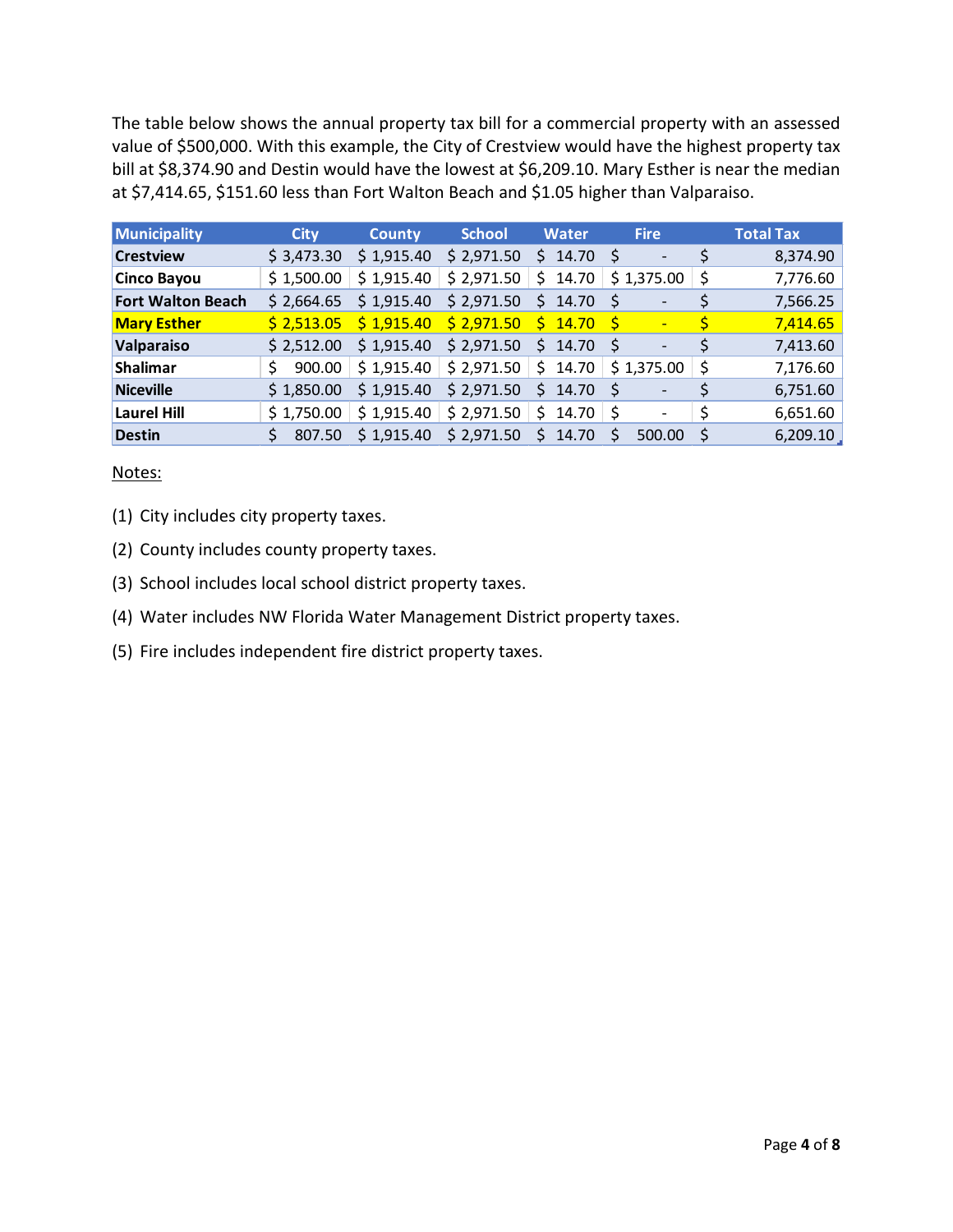#### **Utility Rate Comparison**

Water and sewer bills include a base charge ("Ready to Serve") and consumption charge on the monthly use of water and sewer services. The chart below compares monthly utility charges for commercial accounts among municipalities within Okaloosa County assuming 10,000 gallons per month of water consumption. The stormwater charge is based on 6,400 square feet of impervious surface. The trash rate is based on a four (4) cubic yard container.



- (1) Laurel Hill does not provide sewer services and was excluded.
- (2) Cinco Bayou did not provide information on all utilities and was excluded.
- (3) Mary Esther, Destin, Shalimar, and Valparaiso do not charge for stormwater services.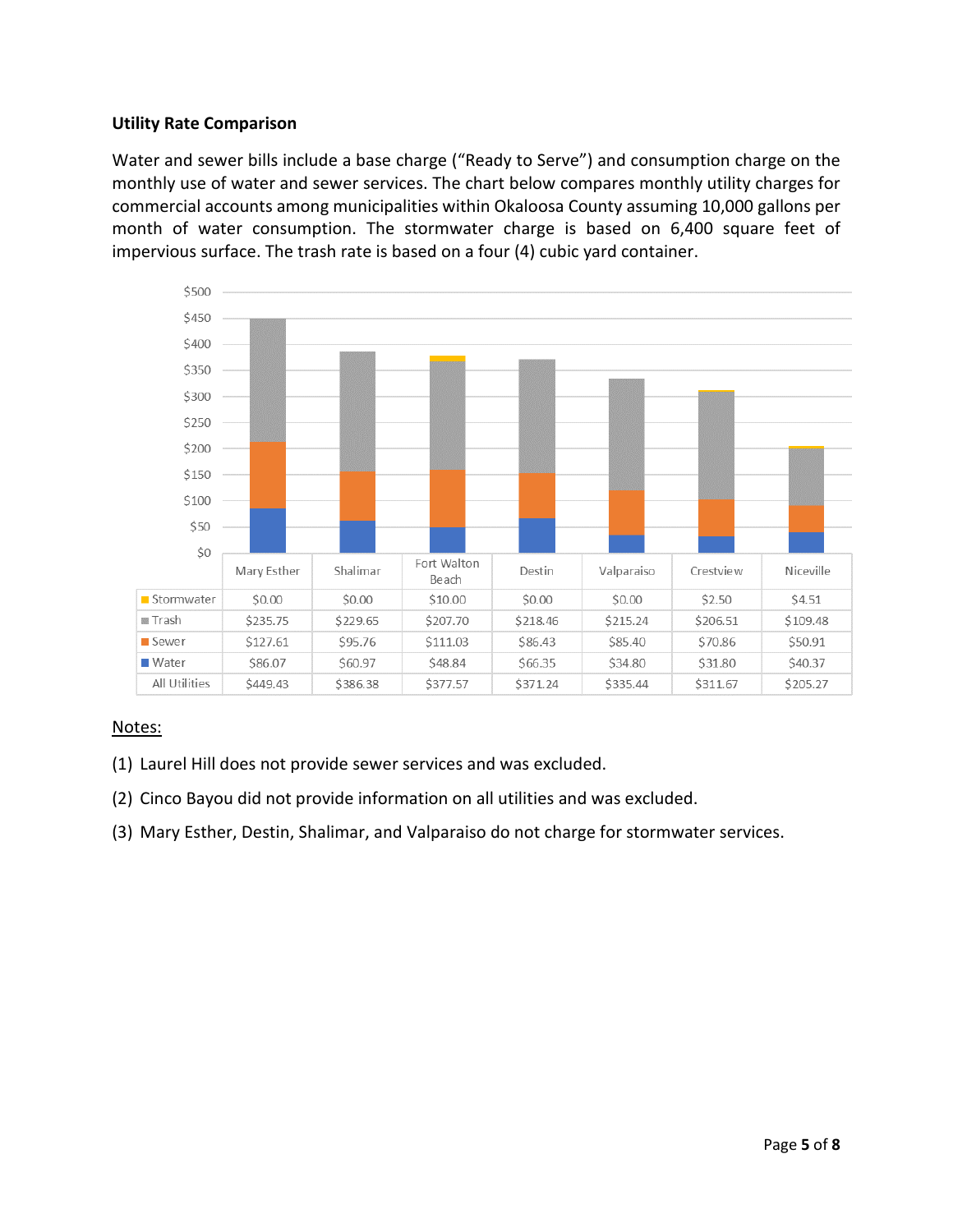#### **Business Taxes**

Nearly all municipalities in Florida levy a tax on businesses for the privilege of engaging in or managing any business, profession or occupation within their corporate limits. The fee schedule for the City of Mary Esther is summarized and provided below.

#### Fee Schedule

| <b>Classification</b>                                               | <b>Annual Fee</b>   |
|---------------------------------------------------------------------|---------------------|
| <b>Banking Institutions</b>                                         | \$150.00            |
| Insurance Agent/Firm                                                | \$25.00             |
| Professional Class I (Attorney, Doctor, Dentist, Broker, etc.)      | \$150.00            |
| Professional Class II (Hairstylist, Nurse, Real Estate Agent, etc.) | \$25.00             |
| Retail/Wholesale Outlets                                            | *\$25.00-\$7,000.00 |
| Food/Beverage Establishments                                        | *\$25.00-\$2,500.00 |
| Rental Units (based on number of units)                             | \$25.00-\$500.00    |
| Coin/Token Operated Machines (based on number of machines)          | \$10.00-\$150.00    |

#### Notes:

(1) Retail/Wholesale Outlets and Food/Beverage taxes are based on gross sales.

Businesses that fall within the Banking, Insurance Professional, Rental Units, Coin/Token Operated Machines classifications pay a flat tax that is generally comparable to other municipalities. For comparison purposes, the chart below shows annual business taxes for a Retail/Wholesale Outlet with gross receipts of \$3,000,000.

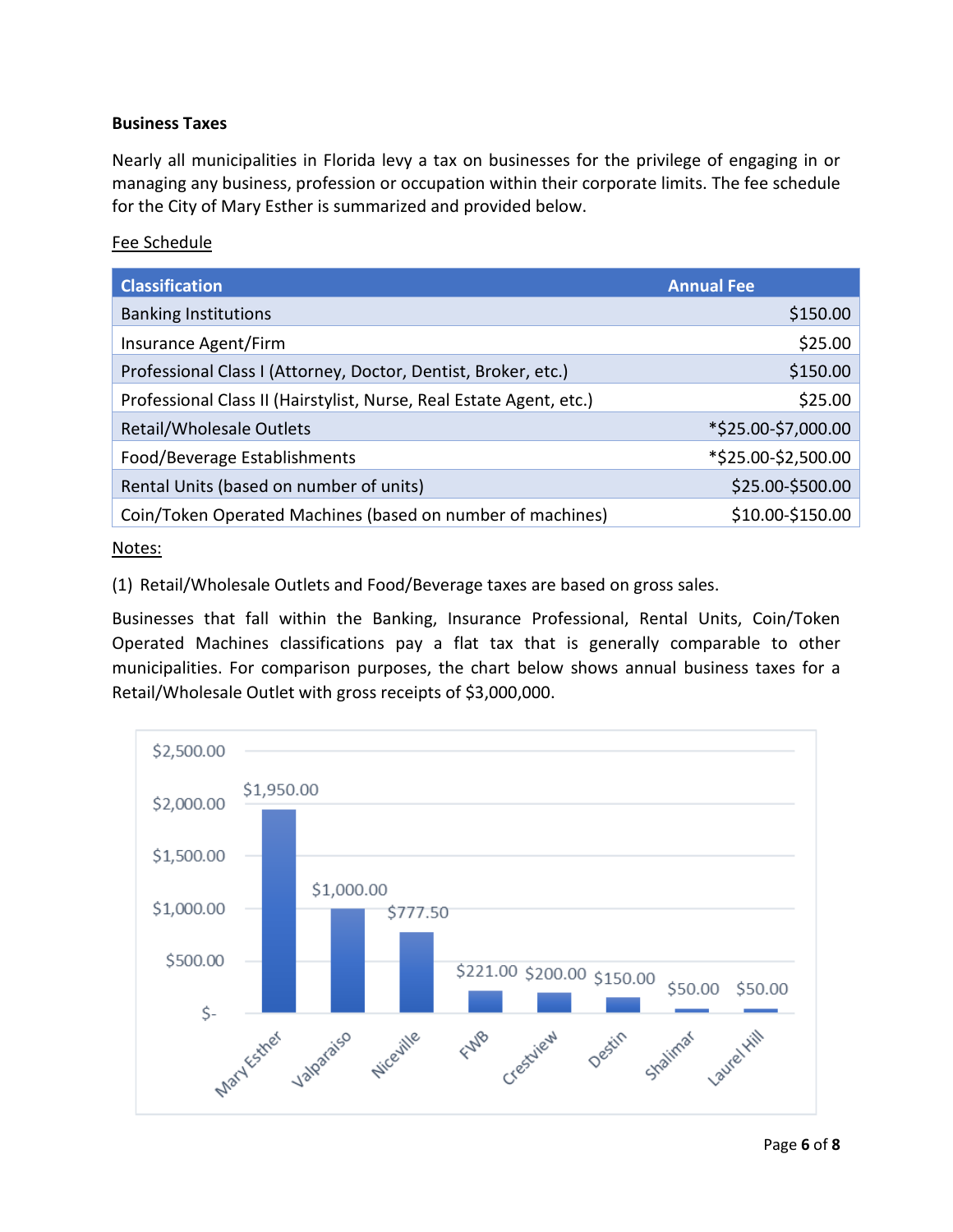#### **Total Annual Property Taxes, Utility Charges, and Business Taxes**

The chart and table below uses the property tax bill, business tax, utility and other fees to develop an annual cost of public services for a model retail business with an assessed real estate valuation of \$500,000; annual gross receipts of \$3,000,000; 10,000 gallons of water per month; 6,400 square feet of impervious surface area for stormwater; and a four (4) cubic yard container for solid waste services.



- (1) Laurel Hill does not provide sewer services.
- (2) City includes city property taxes.
- (3) County includes county property taxes.
- (4) School includes local school district property taxes.
- (5) Water includes NW Florida Water Management District property taxes.
- (6) Fire includes fire district property taxes.
- (7) Utilities includes water, sewer, stormwater, and trash service fees.
- (8) BTR includes business taxes.
- (9) Other Fees includes miscellaneous fees (i.e. fire assessment fees).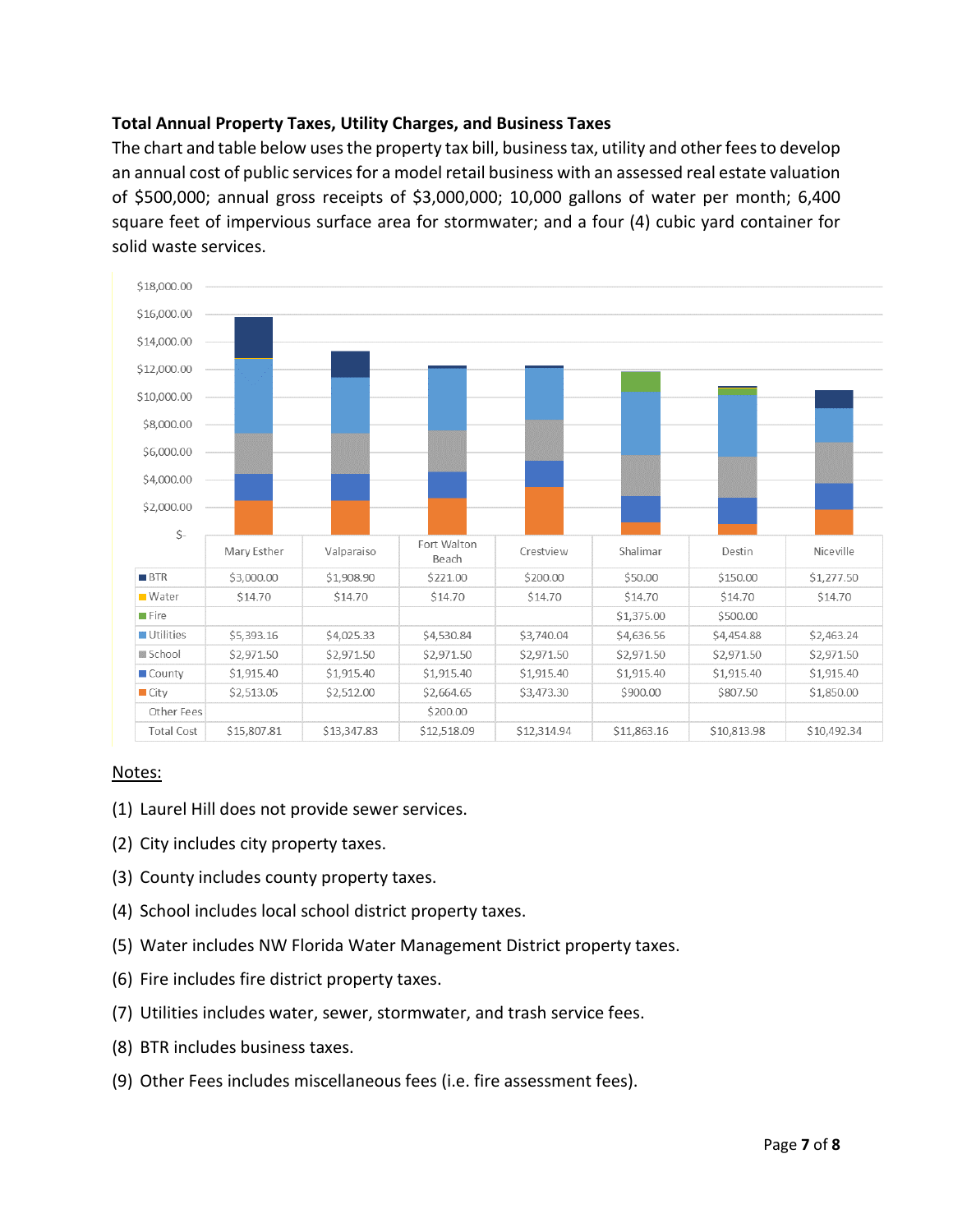#### **Recommendations**

The following section is intended to provide recommendations for each revenue source. Please note this analysis did not consider criteria such as scope or quality of service. It was intended to provide the staff, Mayor, Council, and residents with a better understanding of where the City stands among its peers in the metropolitan area.

- (1) Property taxes are about average for our area. Any proposed increase in the property tax rate should be tied to an increase in the scope or level of service. Staff will approach future budget years with the assumption of maintaining the current tax rate.
- (2) Utility fees are higher than in surrounding municipalities. One major factor that determines rates is the level of past and planned capital investment. Utilities generally fall into one of three categories:
	- a. Defer investment to maintain low utility rates. Customers benefit short term.
	- b. Invest in scheduled maintenance and replacement. Customers benefit long-term with stable rates, typically near the median.
	- c. Lack of investment leads to costly repairs and replacement. Rates are increased significantly to cover replacement and preventative maintenance.

In 2019, the City of Mary Esther adopted a multi-year rate schedule to invest in our infrastructure. The last rate adjustment was completed in October 2021. Continued investment will lower the lifecycle cost of infrastructure and eventually lead to rates closer to the median. Staff does not recommend an adjustment for FY 2023.

- (3) Business taxes are comparable to surrounding municipalities, except for those classifications charged based on gross revenues. There are two classifications where business taxes are based on gross revenues – Retail/Wholesale and Food/Beverage. The following are three options for Council review and consideration:
	- a. Option 1, No Change The City's current classification system was grandfathered in 1995. One legislative provision states the City cannot change the business *tax rate* for businesses charged on *gross revenues*. If the Council desires to make changes, a committee would be required to propose fixed fees for each business classification.
	- b. Option 2, Fixed Fee The City Council would be required to appoint a group of business leaders to develop new fees for each classification. Their recommendations would be forwarded to the Council for review and consideration.
	- c. Option 3, Committed Revenues This option would not change the fee structure, but would seek to provide a direct benefit to the business community. Existing business tax revenues would be committed for specific purposes, such as right-of-way maintenance, beautification, and/or business initiatives (i.e. façade grant).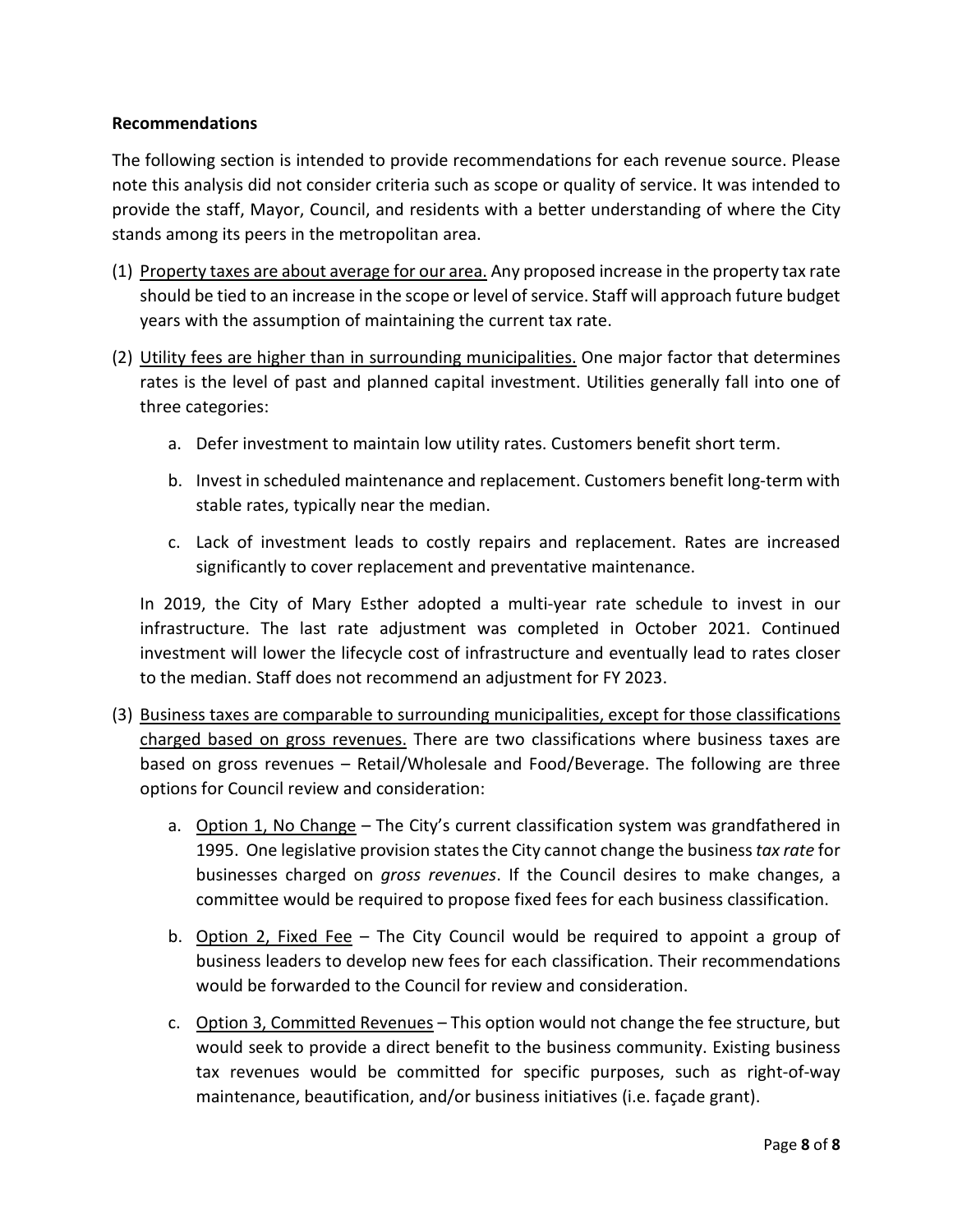Agenda Item 6



# Action Plan Fiscal Year 2023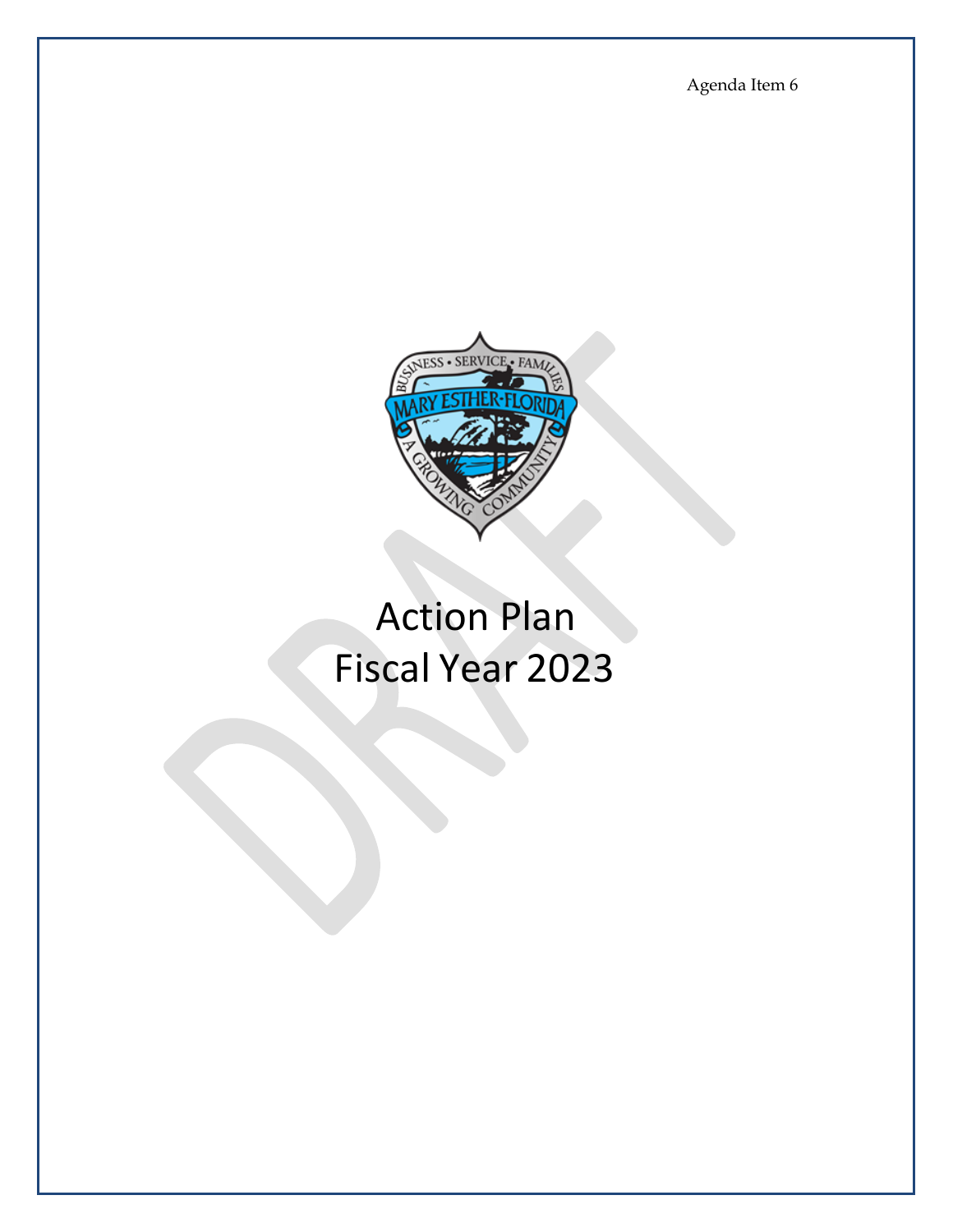#### **GOALS**

The Action Plan incorporates five overarching goals. The overall health of the City depends on our collective ability to successfully accomplish each of these Goals concurrently:

#### **Organizational Excellence**

Foster a transparent organization of employees challenged to provide high quality, responsive, and innovative services efficiently and effectively.

#### **Community Development**

Positively plan, develop, and coordinate economic and population growth consistent with community values.

#### **Financial Sustainability**

Responsibly manage financial resources to ensure the City can provide exceptional services, equipment, facilities and infrastructure today, without compromising the level of service for future generations.

#### **Dependable Infrastructure**

Provide safe, well-maintained, and dependable water, sewer, stormwater, and transportation infrastructure supported by fair and equitable fiscal policy.

#### **Exceptional Quality of Life**

Promote a clean, engaged community environment where people feel safe and enjoy access to community amenities that support a high quality of life.

#### **OBJECTIVES**

Several objectives are identified under each goal. The objectives refine the goals into broad action areas that support each goal.

#### **WORK PLANS**

These represent a set of initiatives, actions, or performance measures, which are designed to support the objectives. Work plans are implemented, tracked, and reported to the City Council. Work plan initiatives are revised annually to advance the objectives.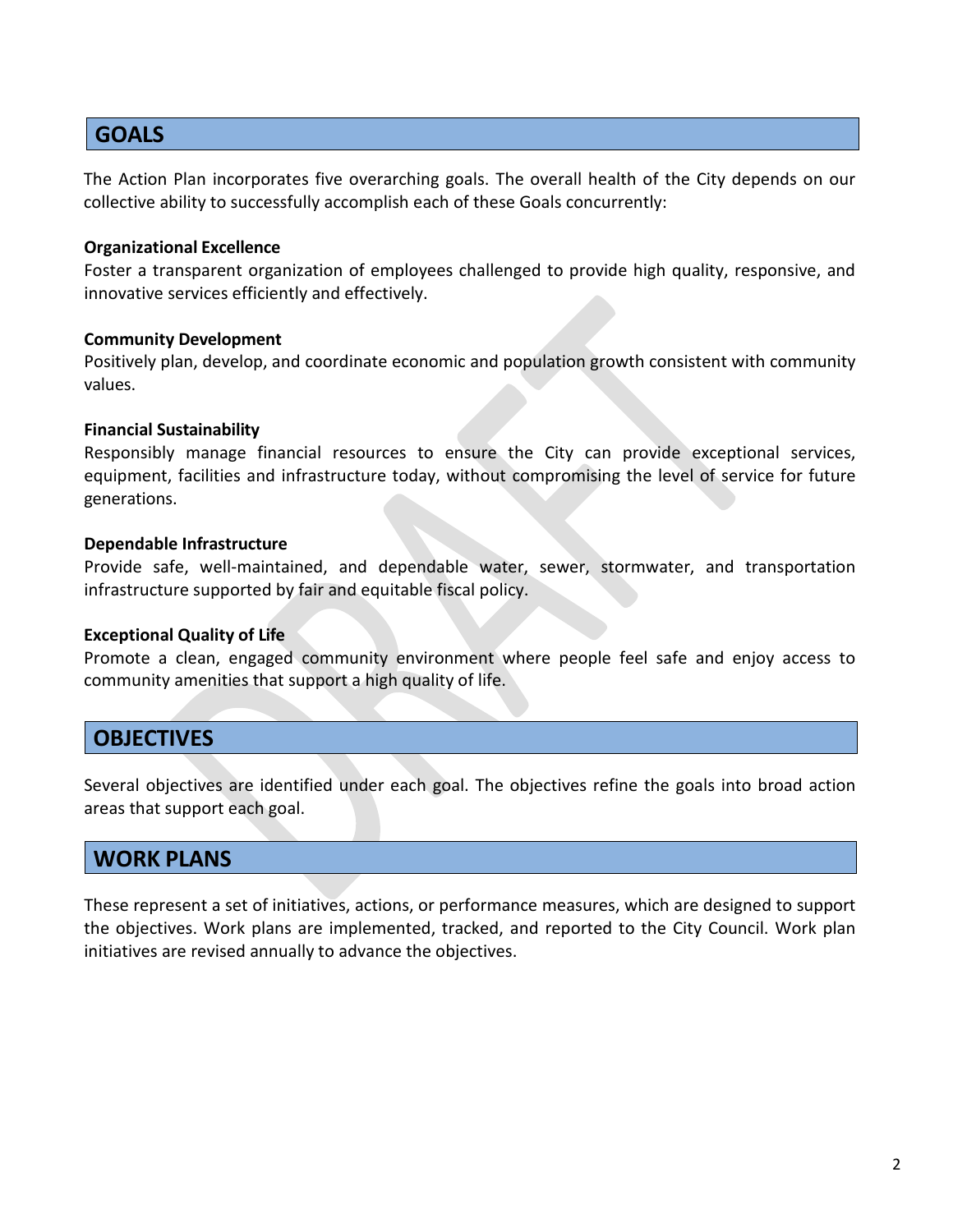### **ORGANIZATIONAL EXCELLENCE**

Foster a transparent organization of employees challenged to provide high quality, responsive, and innovative services efficiently and effectively.

#### **OBJECTIVE**

1. Enhance communication and public outreach with residents, businesses, and organizations.

#### **WORK PLAN**

- A. Present a report of official communications using the website and social media, including performance data such as the number of posts or page likes.
- B. Publish a monthly status report of ongoing and future projects on the City website.
- C. Conduct an annual citizen survey of programs and services.
- D. Develop a quarterly newsletter focused on City services, projects, events, and distribute electronically and by mail.

#### **OBJECTIVE**

2. Improve the human resource capacity of the City by providing training opportunities and meaningful evaluation of staff.

#### **WORK PLAN**

A. Ensure staff are evaluated annually, with meaningful recommendations and plans for remediation included.

B. Provide a training program for all departments and include within the annual budget.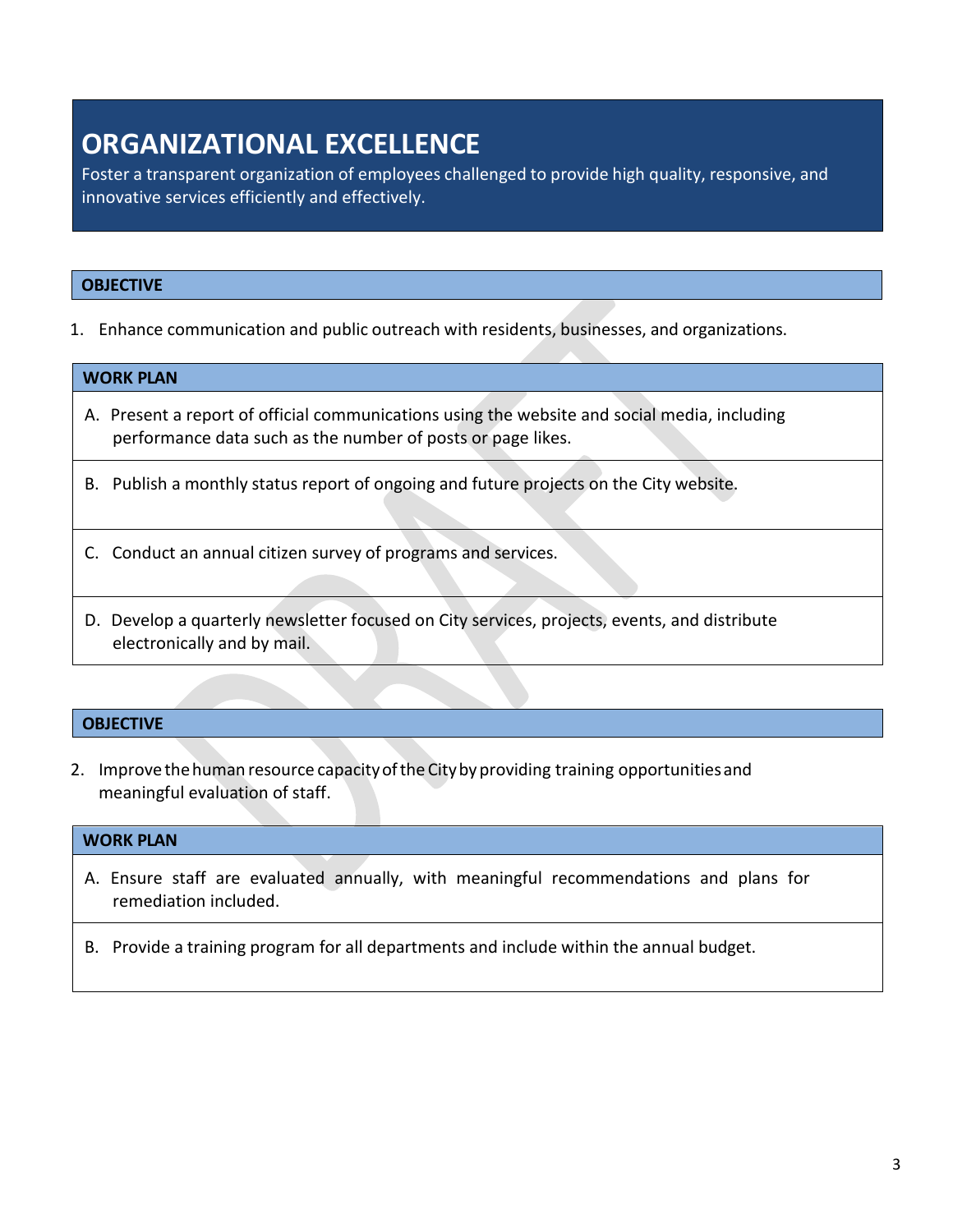#### **OBJECTIVE**

3. Recommend policies that support the direction, goals, and objectives of the City Council.

#### **WORK PLAN**

A. Review the Mary Esther Municipal Code and recommend areas of emphasis to the City Council.

#### **OBJECTIVE**

4. Support the professional development of the governing body.

#### **WORK PLAN**

- A. Provide development materials and opportunities (i.e. articles, presentations, classes) through organizations such as the Florida League of Cities.
- B. Present options for at least one on-site group training opportunity on a topic such as communication, teambuilding, or ethics.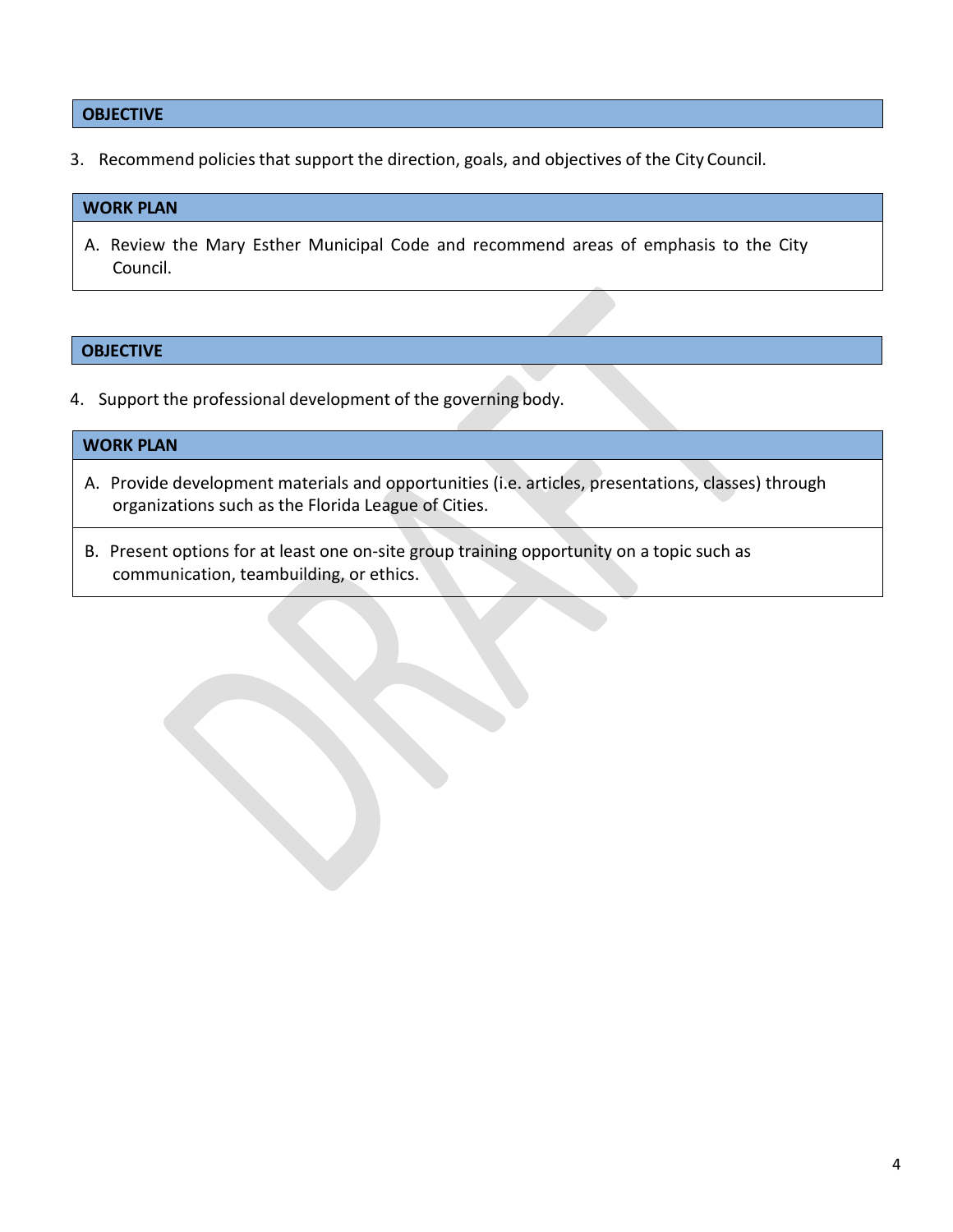### **COMMUNITY DEVELOPMENT**

Positively plan, develop, and coordinate economic and population growth consistent with community values.

#### **OBJECTIVE**

1. Provide a high-quality built environment and support diverse neighborhoods through effective planning and zoning practices.

#### **WORK PLAN**

- A. Complete implementation of new Enterprise Resource Planning software for processing planning and building permits, including intake, review, inspections, and reporting.
- B. Evaluate the building permit review, inspection process, and recommend improvements to provide a "one-stop shop" for builders, contractors, and homeowners.
- C. Complete the long-range vision for the community ("Community Vision") that addresses facilities, parks, housing, streets, utilities, public safety, and economic development.

#### **OBJECTIVE**

2. Create a welcoming business environment and assist with development, retention, and relocation efforts.

#### **WORK PLAN**

A. Develop an economic development toolbox to assist business and entrepreneurs.

B. Conduct review of the Business Tax Receipts program and identify opportunities to reduce and simplify classifications.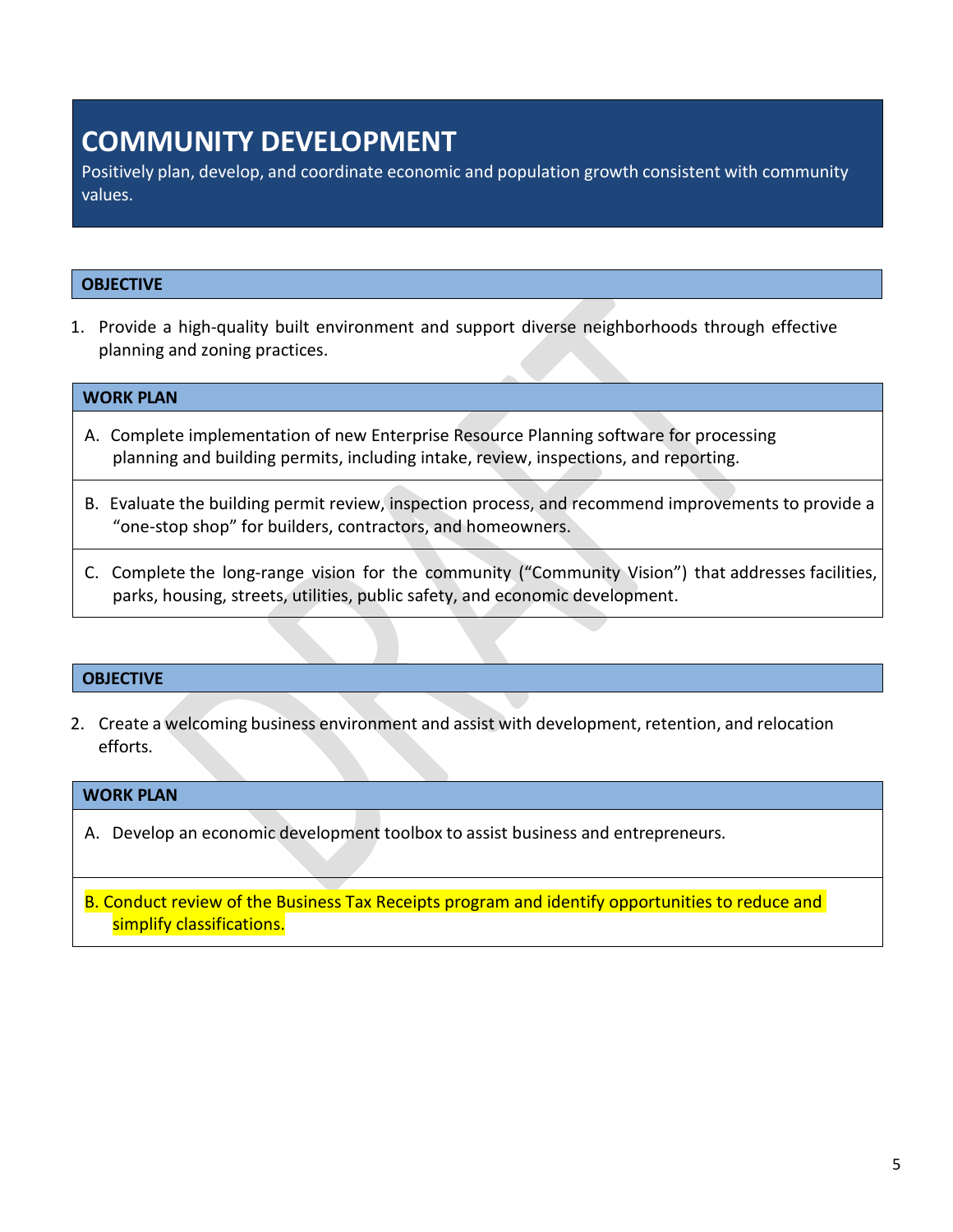### **FINANCIAL SUSTAINABILITY**

Responsibly manage financial resources to ensure the City can provide exceptional services, equipment, facilities and infrastructure today, without compromising the level of service for future generations.

#### **OBJECTIVE**

1. Maintain financial records that are accurate, dependable, and inspire public trust.

#### **WORK PLAN**

- A. Provide monthly and quarterly financial reports consistent with the Financial Management Handbook.
- B. Maintain an unrestricted fund balance/net position in the operating funds in accordance with the Financial Management Handbook to respond to contingencies such as an economic recession, hurricane, or other emergency.
- C. Submit the Annual Financial Report to the City Council by March 31.

#### **OBJECTIVE**

2. Develop a balanced budget and sustainable revenuesto support general operations and planned capital improvements.

#### **WORK PLAN**

A. Submit proposed operating budget to the City Council by June 30.

#### B. Submit narratives to the City Council explaining the programs, services, and goals for each department.

C. Update schedule of fees to reflect actual costs of providing materials and services.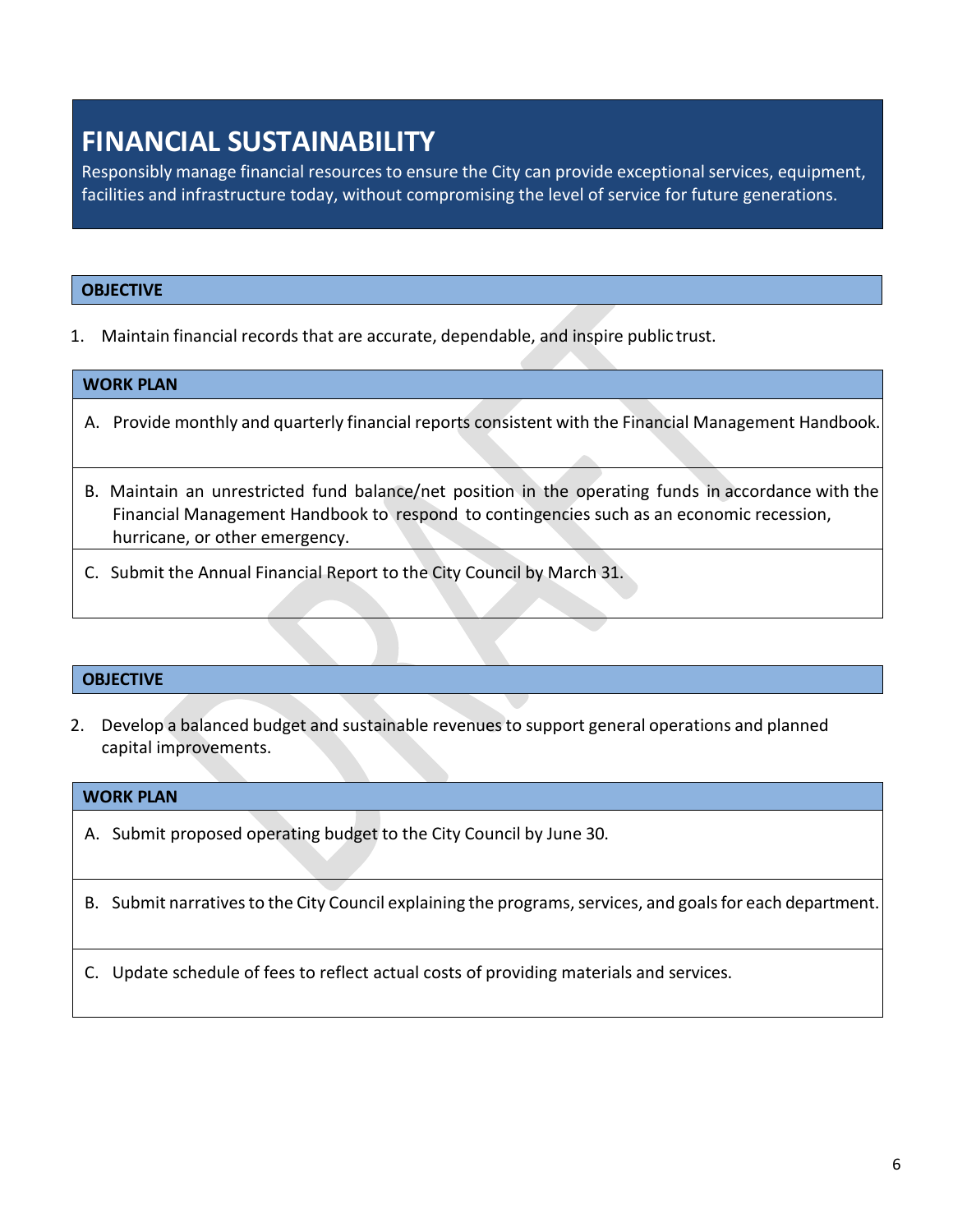### **DEPENDABLE INFRASTRUCTURE**

Provide safe, clean, well-maintained, and dependable infrastructure.

#### **OBJECTIVE**

1. Meet or exceed Federal and State water, sewer, and stormwater regulatory requirementsand standards.

| <b>WORK PLAN</b>                                                 |  |
|------------------------------------------------------------------|--|
| A. Meet or exceed sewer discharge permit requirements.           |  |
| B. Meet or exceed water quality permit requirements.             |  |
| C. Meet or exceed stormwater quality permit requirements.        |  |
| D. Submit annual water report to the City Council and residents. |  |

#### **OBJECTIVE**

2. Reduce the lifecycle costs of equipment, facilities, and infrastructure by supporting a preventative maintenance program.

#### **WORK PLAN**

- A. Create a geographic information system (GIS) database of existing infrastructure.
- B. Complete asset management plans for water and sewer.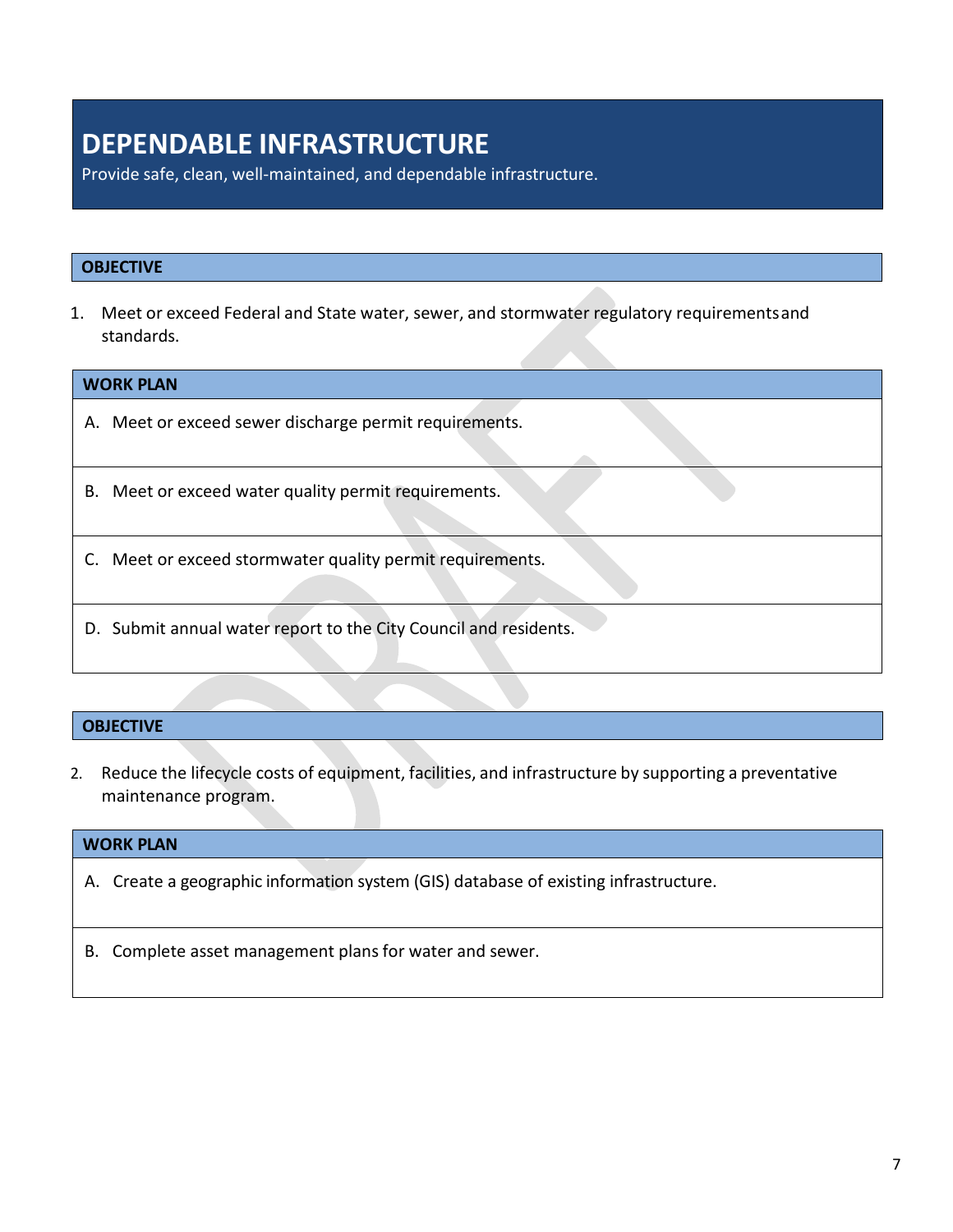#### **OBJECTIVE**

3. Plan and develop new facilities and infrastructure to meet current and long-rangeneeds.

| <b>WORK PLAN</b>                                                                                                                          |
|-------------------------------------------------------------------------------------------------------------------------------------------|
| A. Update Water Master Plan to account for ongoing projects and establish a twenty (20) year planning<br>period for capital improvements. |
| B. Update Sewer Master Plan to account for ongoing projects and establish a twenty (20) year planning<br>period for capital improvements. |
| C. Submit an annual 5-Year Community Investment Plan to the City Council for review.                                                      |
| D. Complete construction of the Springdale Park Neighborhood Infrastructure Improvements.                                                 |
| E. Complete design of the Azalea Park Neighborhood Infrastructure Improvements.                                                           |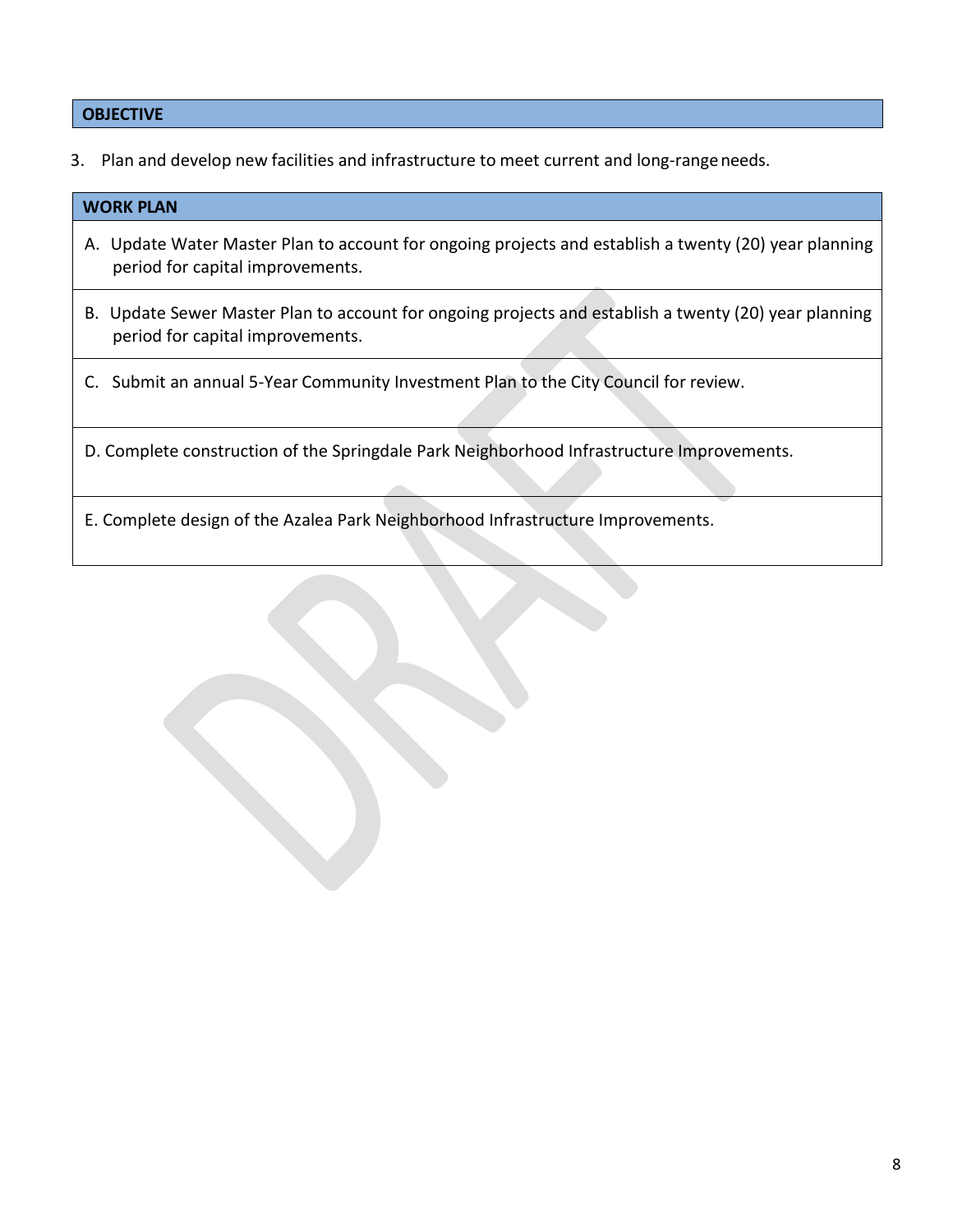### **EXCEPTIONAL QUALITY OF LIFE**

Promote a clean, engaged environment where people feel safe and enjoy access to community amenities that support a high quality of life.

#### **OBJECTIVE**

1. Provide diverse recreation and library programming for residents of all ages and abilities.

#### **WORK PLAN**

- A. Advance community engagement by supporting at least three community events each year that cater to all ages, such as the Veterans Day Parade and Santa Run.
- B. Distribute survey to residents and solicit input on topics for special programs, classes, and specific collection development.
- C. Establish a speaker series focused on leadership and workplace civility, happiness, and engagement.

#### **OBJECTIVE**

2. Improve public safety by enhancing crime reporting, public outreach, and emergency preparedness.

#### **WORK PLAN**

- A. Provide a monthly report from the Okaloosa County Sheriff's Office, including call data, to better understand work of the OCSO and criminal activity within our community.
- B. Provide a monthly report from the Ocean City-Wright Fire Department, including call data, to better understand work of the Department and fire activities within our community.
- C. Conduct an annual emergency preparedness exercise.